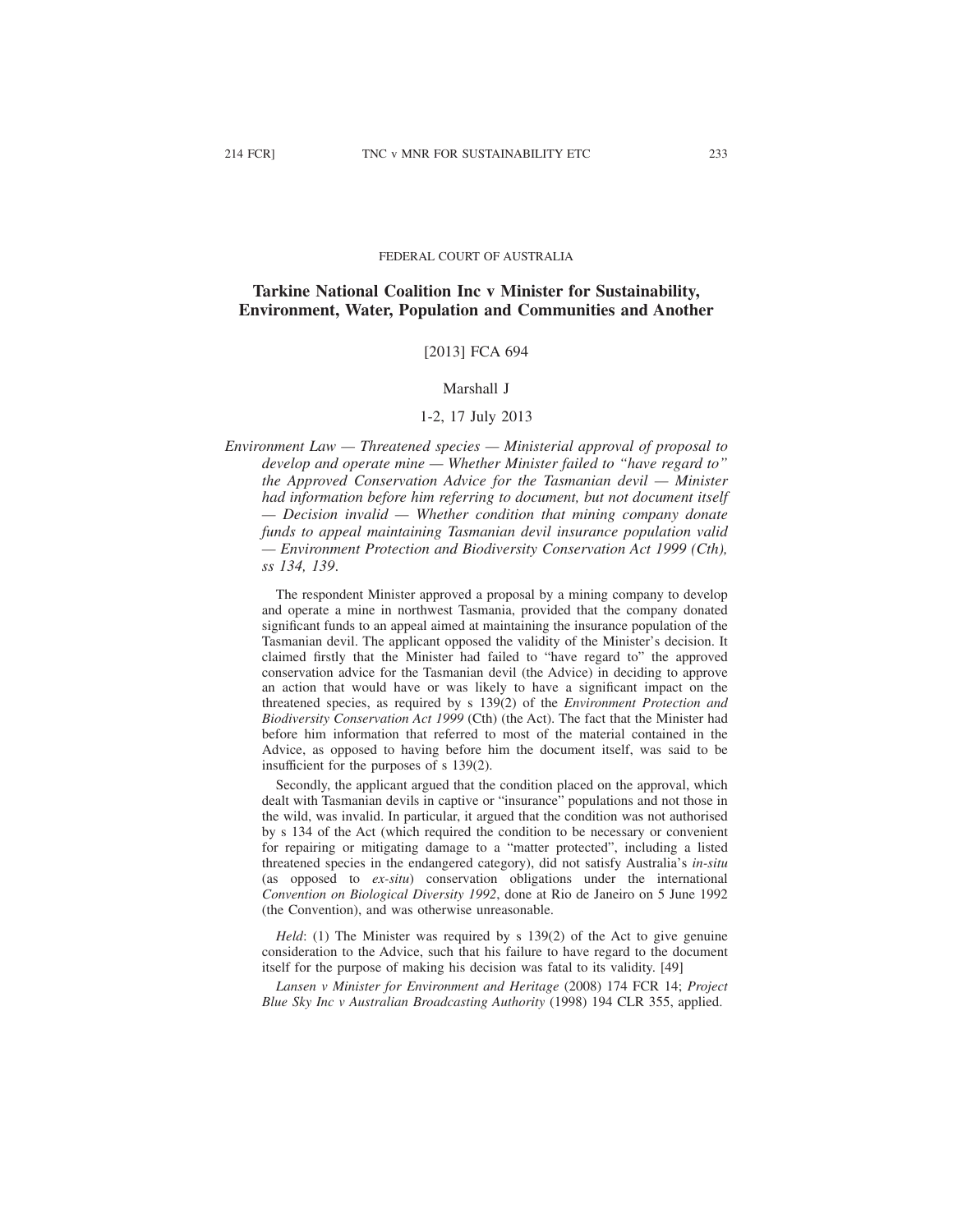(2) The condition imposed on the proposed action was authorised by s 134 of the Act, was consistent with Australia's obligations under the Convention and was otherwise reasonable. [80], [86]

## **Cases Cited**

*Aboriginal Affairs, Minister for v Peko-Wallsend Ltd* (1986) 162 CLR 24.

*Associated Provincial Picture Houses Ltd v Wednesbury Corporation* [1948] 1 KB 223.

*Buzzacott v Minister for Sustainability, Environment, Water, Population and Communities (No 2)* (2012) 187 LGERA 161.

*Drake-Brockman v Minister for Planning* (2007) 158 LGERA 349.

*Immigration and Citizenship, Minister for v Khadgi* (2010) 190 FCR 248.

*Immigration and Citizenship, Minister v Li* (2013) 87 ALJR 618.

*Lansen v Minister for Environment and Heritage* (2008) 174 FCR 14.

*Project Blue Sky Inc v Australian Broadcasting Authority* (1998) 194 CLR 355.

*SAAP v Minister for Immigration and Multicultural and Indigenous Affairs* (2005) 228 CLR 294.

*Taxation, Federal Commissioner of v Futuris Corporation Ltd* (2008) 237 CLR 146.

# **Application**

*R Niall* SC with *E Nekvapil* and *L Papaelia*, for the appellant.

*S Pritchard* SC with *F Gordon*, for the first respondent.

*S McElwaine* SC, for the second respondent.

*Cur adv vult*

17 July 2013

#### **Marshall J.**

1

The proposal by the second respondent, Shree Minerals Ltd ("Shree") to develop and operate a magnetite and hematite (iron ore) mine near Nelson Bay River in north-west Tasmania is a controversial one. Those supporting the proposal are concerned about the development of industry and employment in the State of Tasmania. Those opposing it are concerned about damage to the iconic threatened species, the Tasmanian devil. It is not the task of the Court to adjudicate on or resolve that controversy. The task of the Court is to determine the application made by Tarkine National Coalition Inc ("TNC") under the *Administrative Decisions (Judicial Review) Act 1977* (Cth) ("the ADJR Act") and the *Judiciary Act 1903* (Cth). The application challenges the validity of the respondent Minister's decision under s 133(1) of the *Environment Protection and Biodiversity Conservation Act 1999* (Cth) ("the Act") to approve the taking of an "action" under the Act. The action in question is the development and operation of the mine referred to earlier in this paragraph.

Although the proceeding was lodged in the Tasmania District Registry of the Court, the hearing of the application took place in Melbourne, by consent, to suit the majority of the legal practitioners involved. 2

The critical issues for determination in the proceeding are: 3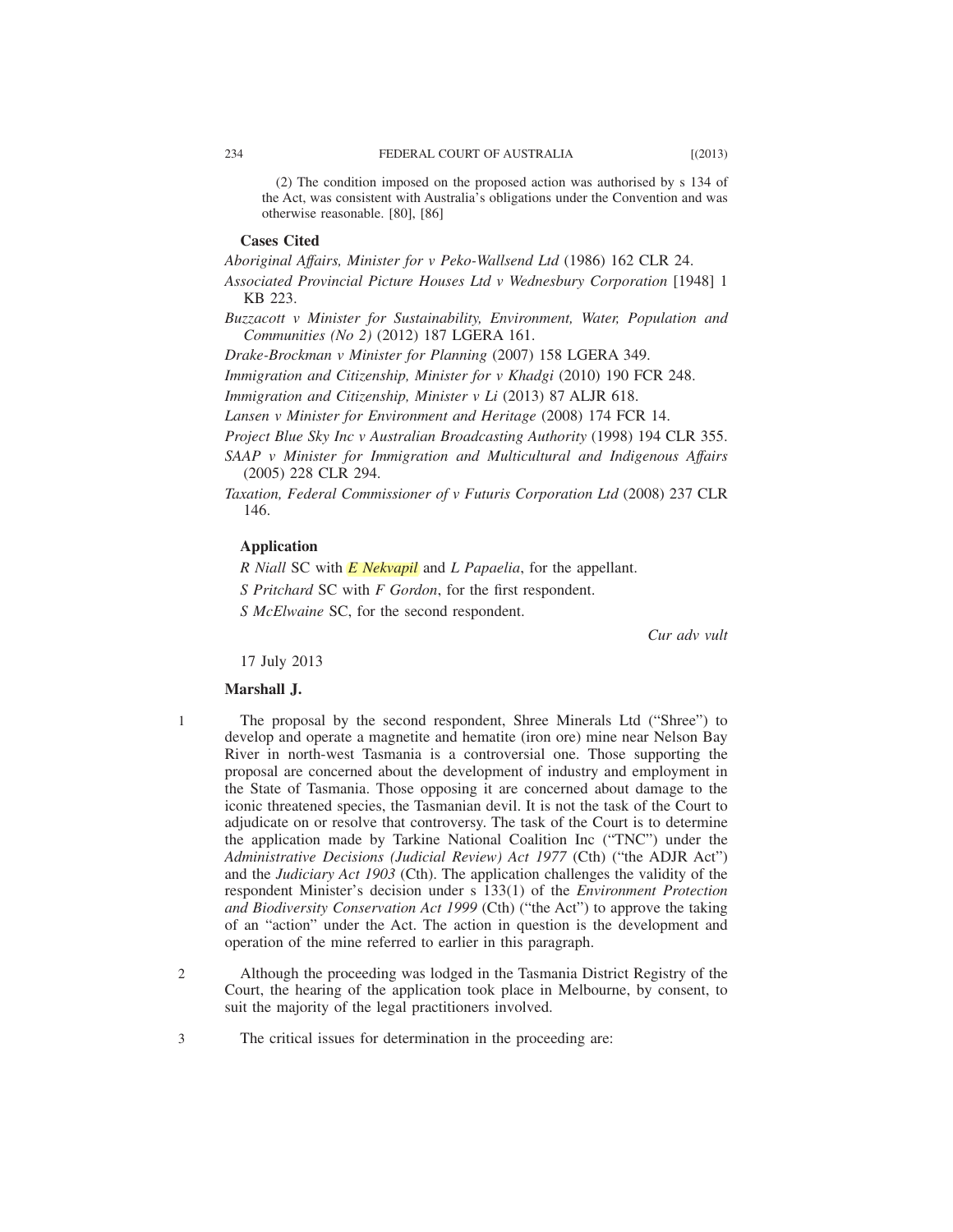- Whether, in deciding to approve the taking of the action, the Minister had regard to a document called "Approved Conservation Advice for *Sarcophilus harrisii* (Tasmanian Devil)" and in the event of failure to do so, the consequences of such failure;
- Whether, in approving the taking of the action, the Minister was entitled to attach conditions which require Shree to donate money to a program known as the Save the Tasmanian Devil Program Appeal ("the program").

## **Standing of TNC**

4

TNC is a "person aggrieved" within the meaning of s 487(3) of the Act. It is an association incorporated in Tasmania under the *Associations Incorporation Act 1964* (Tas). At least in the two years immediately preceding the Minister's decision to approve the action, TNC has engaged in a series of activities in Tasmania for the protection or conservation of the environment. The objectives of TNC at the time of the Minister's decision included the protection or conservation of, or research into the environment: see s  $487(3)(c)$  of the Act. According to the terms of its constitution, TNC aims to:

… protect and restore the natural environment of the area referred to as the Tarkine, including but not limited to the National Estate Listed Tarkine.

5

From 20 October 2011 to 12 November 2012, TNC made various submissions to the Minister's Department of Sustainability, Environment, Water, Population and Communities ("the Department") and a state department concerning environmental issues in north-west Tasmania. No issue is taken by either respondent concerning TNC's standing for the purposes of s 39B of the *Judiciary Act*.

## **The approval decision in its statutory context**

6

7

On 18 December 2012, the then Minister (the Hon Tony Burke MP) approved the taking of the proposed action by Shree and described the action in the following way:

to develop and operate a magnetite and hematite mine near Nelson Bay River in north western Tasmania, located approximately seven kilometres northeast of Temma (see referral EPBC 2011/5846).

The approval was subject to several conditions, including Conditions 14 and 20(c). Condition 14 provided:

> To compensate for unavoidable impacts on Tasmanian devils and their habitat, [Shree] must donate no less than \$350,000 (GST exclusive) in funding to the Save the Tasmanian Devil Program Appeal, in accordance with any approved Tasmanian devil recovery plan and explicitly for the purpose of "maintenance of the Tasmanian devil Insurance Population".

> At least 20% of this sum must be donated within twelve (12) months of *commencement* of the action, and the balance within seven (7) years of commencement of the action.

> Note: It is acknowledged that the details of how the funds will be spent will be decided, within the parameters specified by these conditions, by Save the Tasmanian Devil Program Appeal Committee …

Condition  $20(c)$  is one element of Condition 20. All of the conditions which the Minister attached to the approval are set out in Appendix A to these reasons for judgment.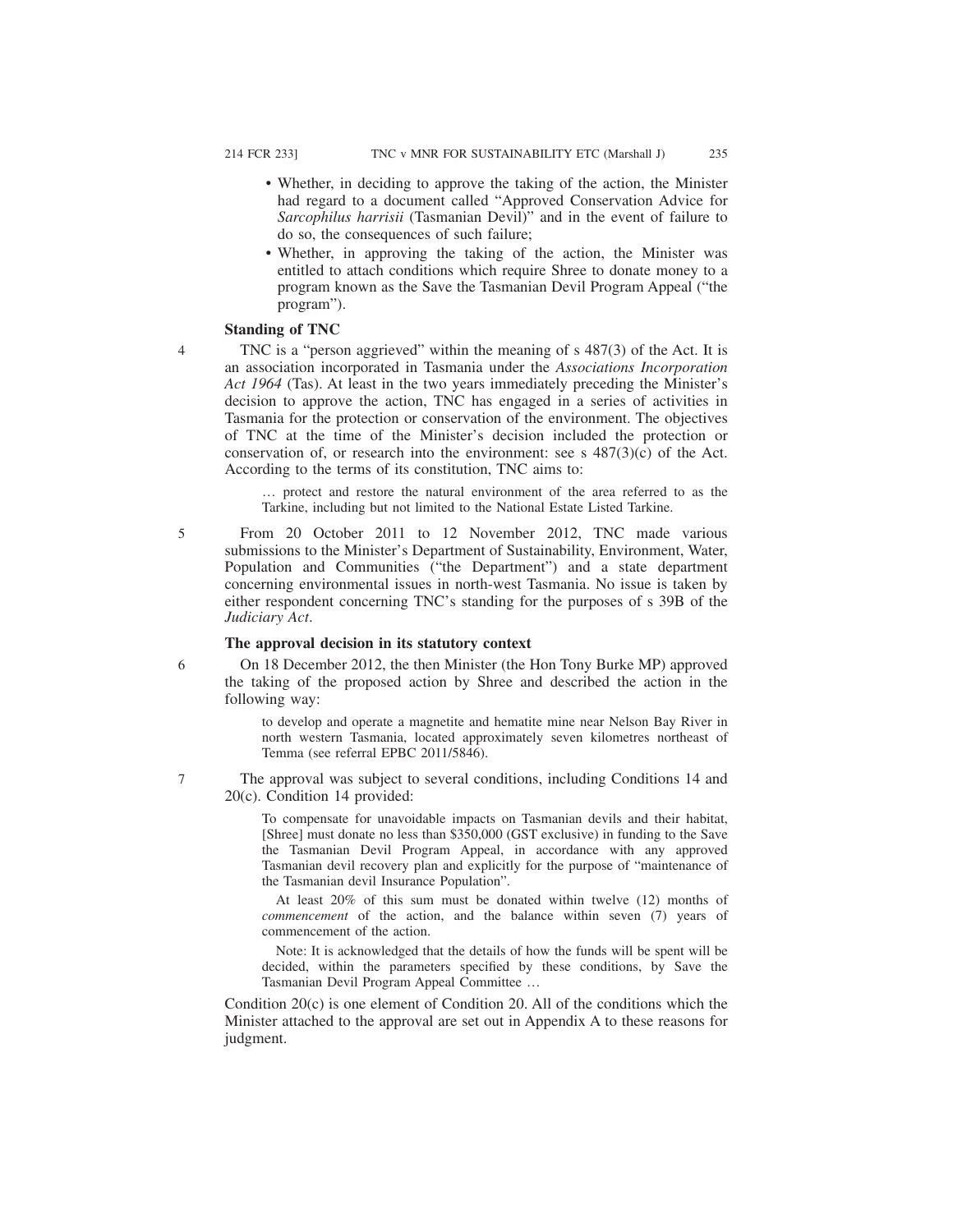This Chapter provides the basis for the Minister to decide whether an action that has, will have or is likely to have a significant impact on certain aspects of the environment should proceed.

It does so by prohibiting a person from taking an action without the Minister having given approval or decided that approval is not needed (Part 9 deals with the giving of approval).

- Under s 68, a person who proposes to take an action that the person thinks may be or is a "controlled action" must refer the proposal to the Minister for the Minister's decision concerning whether or not the action is a "controlled action".  $\mathbf Q$
- Section 67 provides: 10

An action that a person proposes to take is a *controlled action* if the taking of the action by the person without approval under Part 9 for the purposes of a provision of Part 3 would be (or would, but for section 25AA or 28AB, be) prohibited by the provision. The provision is a *controlling provision* for the action.

Section 67A provides: 11

> A person must not take a controlled action unless an approval of the taking of the action by the person is in operation under Part 9 for the purposes of the relevant provision of Part 3.

- Part 3, Div 1, Subdiv C of the Act (in ss 18, 18A and 19) deals with listed threatened species. Under s 18(3), a person must not take an action which will have a significant impact on a listed threatened species included in the endangered category. That subsection will not apply if an approval of the taking of the action is in operation: see s 19(1). 12
- On 16 February 2011, the Department received a referral for the proposed action under s 68 of the Act. 13
- Pursuant to s 75(1) of the Act, the Minister must decide whether the action is a controlled action and which provisions of Pt 3 are controlling provisions for the action. On 17 March 2011, the Minister decided that the proposed action was a controlled action. He also decided that the controlling provisions for the action were ss 18 and 18A (listed threatened species and communities) and ss 20 and 20A (listed migratory species). In March 2011 and today, the Tasmanian devil is a threatened species in the endangered category. 14

## **The assessment and decision-making process in relation to the Tasmanian devil**

- Under s 87, the Minister must decide on an assessment approach to assess the relevant impacts of a controlled action. On 17 March 2011, the Minister decided that the proposed action would be assessed by Environmental Impact Statement ("EIS") under Div 6 of Pt 8 of the Act: see s  $87(1)(d)$ . 15
- The EIS assessment process occurred between April 2011 and March 2012. In July 2011, the Minister approved guidelines for the preparation of a draft EIS by Shree after a process which included public consultation. In December 2011, a delegate of the Minister approved the publication of the revised draft EIS which Shree had provided to the Department on 22 November 2011. In accordance with s 103 of the Act, the Minister approved the publication of the draft EIS for public comment. 16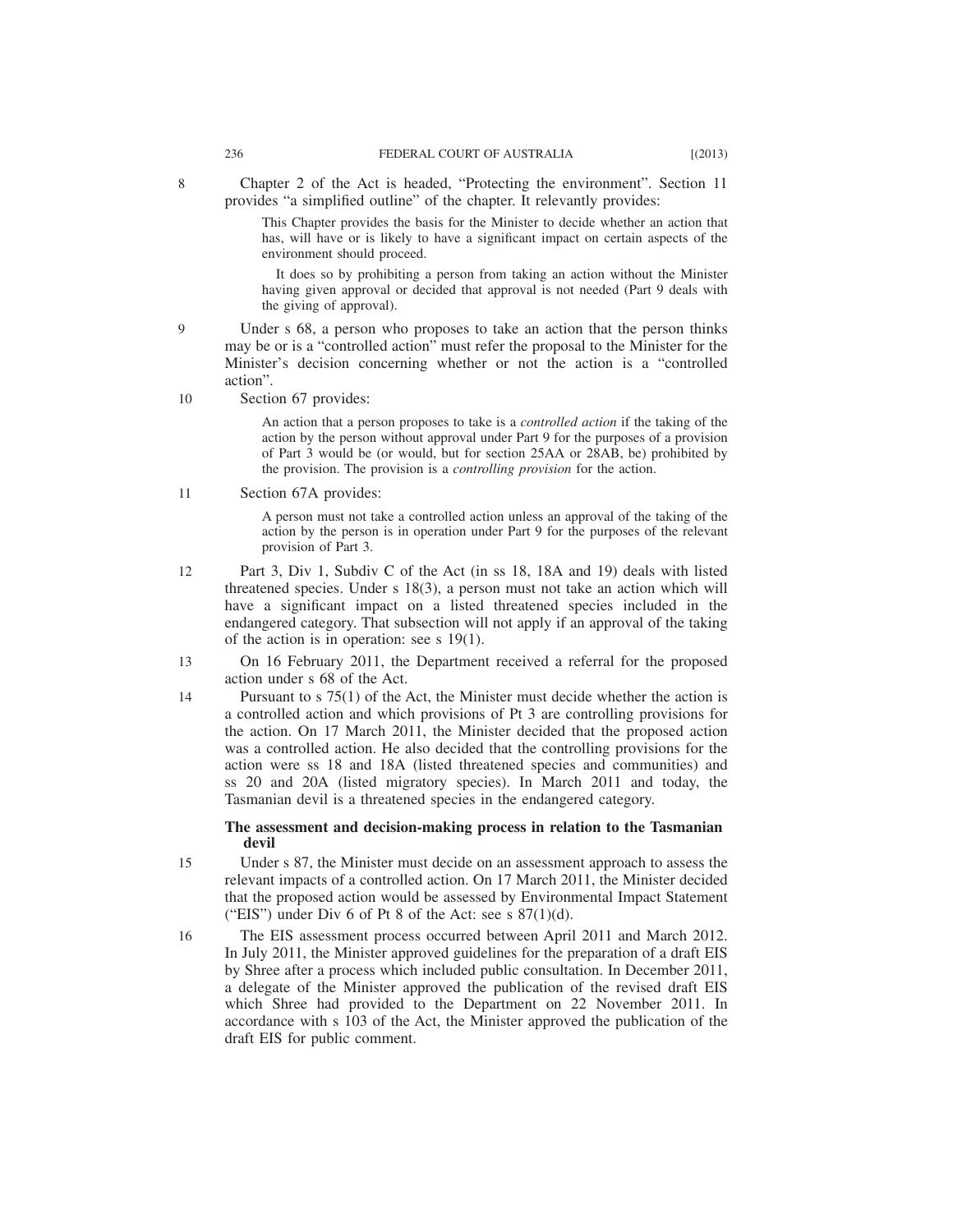- On 12 March 2012, Shree gave the Minister the finalised EIS, a submission from TNC in respect of the draft EIS and Shree's submission in response. In May 2012, a delegate of the Minister requested further information from Shree pursuant to the Minister's power to seek more information to make an informed decision about whether to approve the taking of the action: see s 132 of the Act. Shree provided further information between May and October 2012. 17
- Mr James Tregurtha, an Assistant Secretary of the Department provided the Minister with a brief on or about 9 November 2012 which recommended that the Minister approve the taking of the action, subject to conditions. On 27 November 2012, the Minister informed Shree that he intended to approve the taking of the action subject to conditions and invited comments on the proposed decision. Shree provided further comment on 5 December 2012. 18
- On 14 December 2012, Mr Tregurtha prepared a brief concerning the Minister's final decision. Among other things, it provided the Minister with a proposed revised approval decision notice for his approval and signature. The Minister published his decision on 18 December 2012 in line with the draft provided by Mr Tregurtha. 19
- On 21 January 2013, TNC, pursuant to s 13 of the ADJR Act, requested a statement of reasons for the Minister's decision to approve the proposed action. On 4 March 2013, the Minister sent his statement of reasons to TNC. 20

#### **The grounds of review**

- During the course of oral submissions, TNC relied on a further amended originating application for judicial review. The remaining live grounds may be described in shorthand as follows: 21
	- *Ground 1A* failure to have regard to a mandatory consideration in s 139(2) of the Act;
	- *Ground 1* approval with Conditions 14 and 20(c) was not authorised by s 133 of the Act;
	- *Ground 5* inconsistency with the *Convention on Biological Diversity 1992*, done at Rio de Janeiro on 5 June 1992 (the Biodiversity Convention);
	- *Ground 6* irrationality and unreasonableness.
- As will be seen below, the Court accepts TNC's submissions on Ground 1A. Although it is not strictly necessary to do so, the Court's reasons for rejecting the applicant's challenge to the Minister's decision based on Grounds 1, 5 and 6 are set out below. 22

## **Ground 1A**

In Ground 1A of its further amended application, TNC alleges that the decision of the Minister should be set aside due to his failure to have regard to the Approved Conservation Advice for the Tasmanian devil ("the approved conservation advice") in deciding whether to approve the taking of the action. 23

#### *Statutory context*

- The critical provision to examine for current purposes is s 139(2) of the Act. It provides: 24
	- If:
- (a) the Minister is considering whether to approve, for the purposes of a subsection of section 18 or section 18A, the taking of an action; and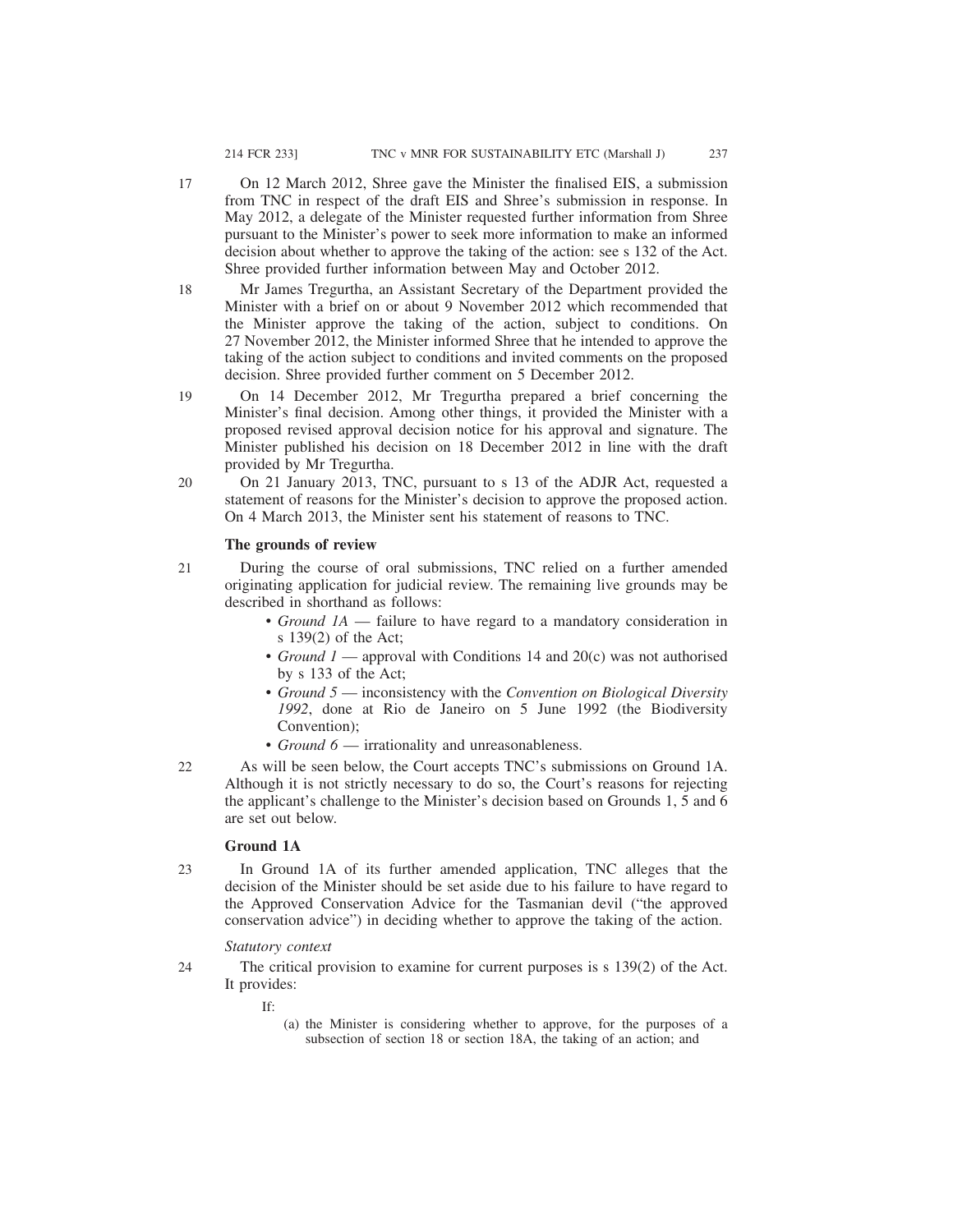(b) the action has or will have, or is likely to have, a significant impact on a particular listed threatened species or a particular listed threatened ecological community;

the Minister must, in deciding whether to so approve the taking of the action, have regard to any approved conservation advice for the species or community.

#### Section 528 provides: 25

In this Act, unless the contrary intention appears:

*approved conservation advice* has the meaning given by subsection 266B(2).

Section 266B(1) places an obligation on the Minister to ensure that there is an approved conservation advice for each listed threatened species at all times while the species continues to be listed. Section 266B(2) then provides:

> For this purpose, *approved conservation advice* is a document, approved in writing by the Minister (and as changed from time to time in accordance with subsection (3)), that contains:

(a) a statement that sets out:

- (i) the grounds on which the species or community is eligible to be included in the category in which it is listed; and
- (ii) the main factors that are the cause of it being so eligible; and
- (b) either:
	- (i) information about what could appropriately be done to stop the decline of, or support the recovery of, the species or community; or
	- (ii) a statement to the effect that there is nothing that could appropriately be done to stop the decline of, or support the recovery of, the species or community.

The Minister may approve changes to the approved conservation advice in writing: see s 266B(3). Under s 266B(4), the Minister is obliged to consult the Scientific Committee about "the document". The document is also required to be published on the internet: see s 266B(6).

- Under s 528, "Scientific Committee" means "the Threatened Species Scientific Committee established by section 502". Its functions include advising the Minister "in accordance with Division 5 of Part 13 in relation to recovery plans, threat abatement plans and approved conservation advice". 27
- It can be discerned from the legislative scheme that the approved conservation advice for a threatened species is an important document which is intended to be used to inform the Minister's decision-making process. A fuller examination of that scheme and its consequences for the Minister's decision in the present matter is discussed below. 28

*The approved conservation advice*

- On 19 May 2009, the then Minister (the Hon Peter Garrett MP) approved a document in writing entitled, "Approved Conservation Advice for *Sarcophilus harrisii* (Tasmanian Devil)". 29
- The approved conservation advice commences: 30

This Conservation Advice has been developed based on the best available information at the time this Conservation Advice was approved; this includes existing plans, records or management prescriptions for this species.

Under the heading, "Conservation Status" the following is set out: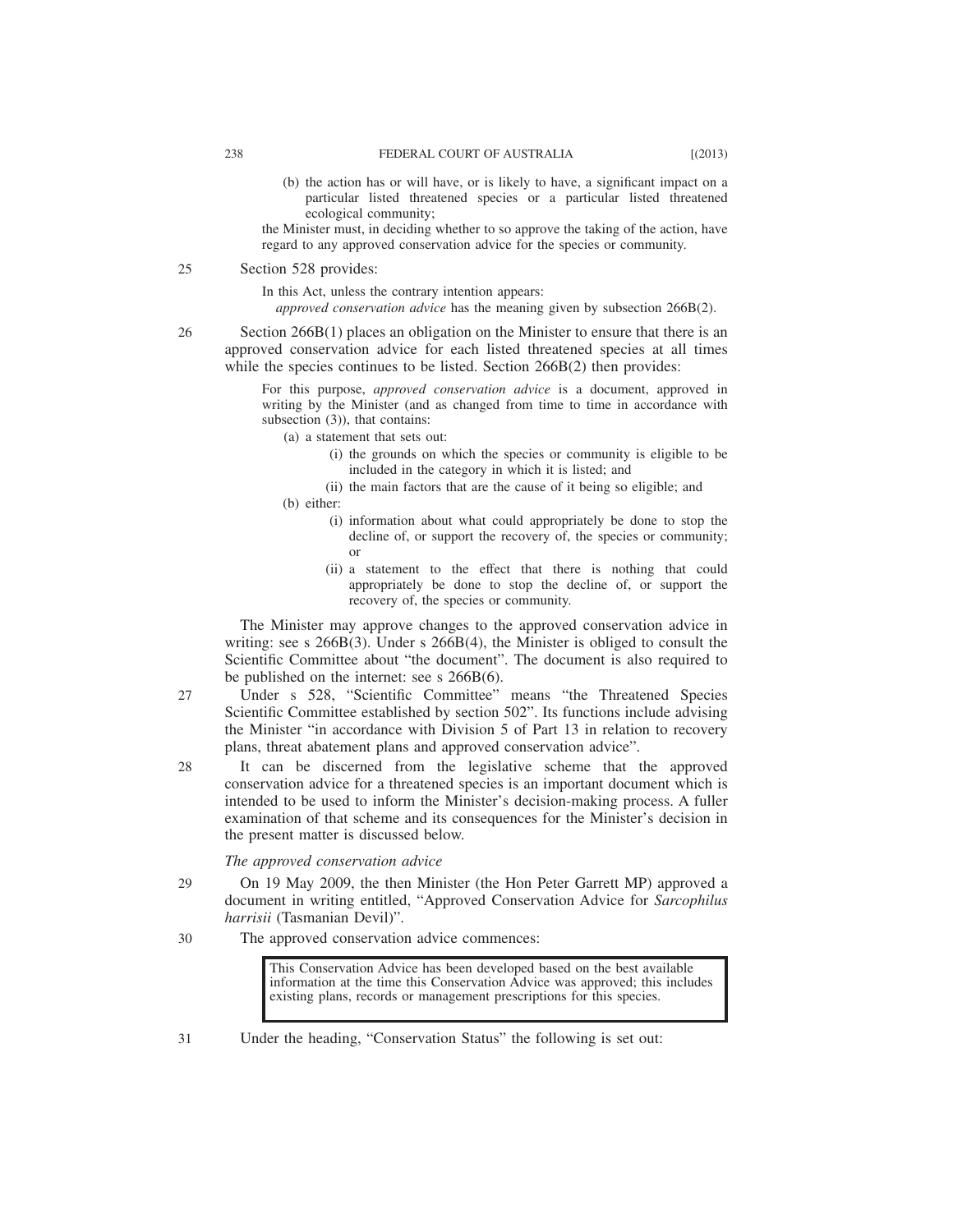This species is eligible for listing as *endangered* under the *Environment Protection and Biodiversity Conservation Act 1999* (Cwlth) (EPBC Act) as, in 2009, the Minister considered the Threatened Species Scientific Committee's (TSSC) advice under section 189 of the EPBC Act and amended the list under section 184 to include the Tasmanian Devil. The TSSC determined that this species met criteria 1 and 5 of the eligibility criteria based on the severe decline in population numbers, principally as a result of the impact of Devil Facial Tumour Disease (DFTD) and modelling that indicates that there is a strong possibility that the Tasmanian Devil will be extinct within a timeframe of approximately 25-35 years, if trends in DFTD spread and population decline continue (TSSC, 2009) The species is also listed as endangered under the Tasmanian *Threatened Species Protection Act 1995*.

- The approved conservation advice notes, under the heading, "Threats" that there is "currently no effective treatment, vaccine or cure for [devil facial tumour disease]". 32
- Under the heading, "Research Priorities" the approved conservation advice says: 33

Current research priorities are set out in the "Save the Tasmanian Devil" Program Scientific Research Strategy 2007, the "Save the Tasmanian Devil" Program Strategic Plan 2007 and the "Save the Tasmanian Devil" Program Business Plan 2007-2008. For further information go to *www.tassiedevil.com.au*.

The reason for highlighting these particular extracts from the approved conservation advice will become apparent later in these reasons. 34

*Did the Minister "have regard to" the approved conservation advice?*

- The approved conservation advice was not contained in the proposed decision brief provided to the Minister in November 2012 or in the final decision brief provided to the Minister in December 2012. It was not provided to the Minister at all for the purposes of making his decision and he did not have a copy of the document before him for any such purpose. 35
- The Minister referred to the approved conservation advice in two places in his statement of reasons for decision under the heading, "Miscellaneous considerations". 36
- First, at [56], the Minister said: 37

In deciding whether or not to approve the taking of the proposed action, I took into account (among other matters) the conditions imposed on the proposed action under Tasmanian legislation, principles of ecologically sustainable development as required under section 136(2)(a) of the EPBC Act, any relevant conservation advice, threat abatement and recovery plans as required by section 139, and the precautionary principle as required under section 391 of the EPBC Act.

The Minister's reference to "*any* relevant conservation advice" may reflect the fact that the action had the potential to affect listed threatened species other than the Tasmanian devil.

Second, at [61], the Minister said: 38

> Likely impacts, as well as avoidance, mitigation and offset measures have been considered in light of recovery plans, threat abatement plans and conservation advices where relevant.

Counsel for TNC submit that the Minister did no more than pay lip service to his obligation under s 139(2) of the Act. They submit that, as the Minister did 39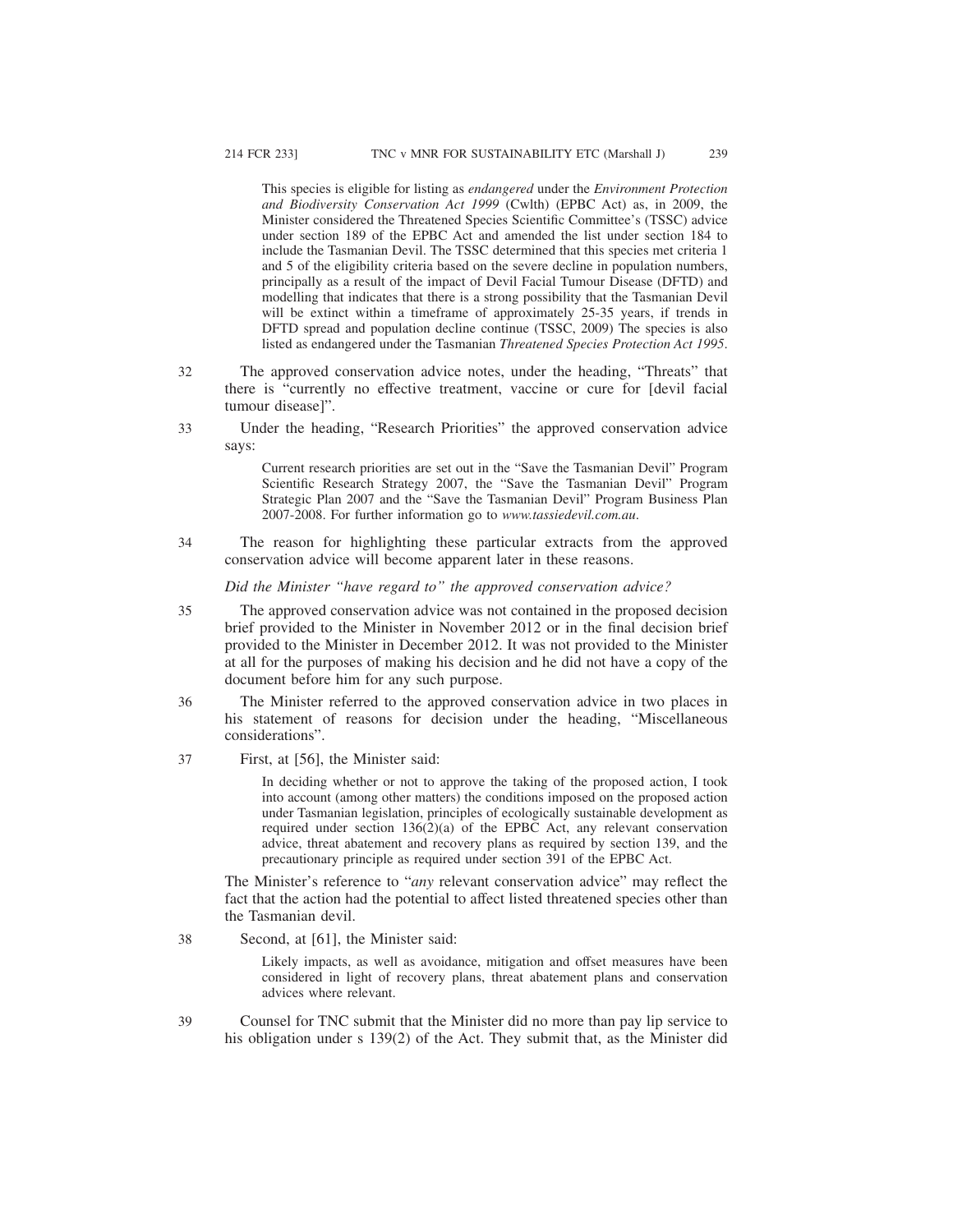not have the approved conservation advice before him when he made his decision, he cannot be said to have had regard to it for the purpose of making that decision.

Counsel for the Minister and Shree contend that the Minister had information before him for the purpose of making his decision which referred to all of the material which is contained in the approved conservation advice with some few exceptions. Those exceptions are the matters set out at [48] below and discussed at [31]-[33] above. 40

Counsel for TNC submit that s 139(2) requires the Minister to give weight to the approved conservation advice as a fundamental element in making his decision. They contend that, at the very least, it required the Minister to turn his mind to the document and give it genuine consideration.

In *Minister for Immigration and Citizenship v Khadgi* (2010) 190 FCR 248 at [57], the Full Court referred to the expression "have regard to" for the purposes of s 109(1)(c) of the *Migration Act 1958* (Cth). At [61], the Full Court observed that the expression is capable of having different meanings depending on its statutory context. Sometimes the statutory context will require that the matter to which a decision-maker is to have regard is a fundamental element in the decision-making process. On other occasions the matter will require mere consideration by the decision-maker, not being a fundamental element in the decision-making process.

As the Full Court said in *Khadgi* at [58]:

In the absence of any statutory or contextual indication of the weight to be given to factors to which a decision-maker must have regard, it is generally for him or her to determine the appropriate weight to be given to them: *Minister for Aboriginal Affairs v Peko-Wallsend Ltd* (1986) 162 CLR 24 at 41 (per Mason J).

In *Lansen v Minister for Environment and Heritage* (2008) 174 FCR 14, a Full Court considered the consequences of the Minister's failure to consider matters in s 134(4) of the Act in deciding to attach a condition to an approval. At [33], the majority (Moore and Lander JJ) said:

> The question as to whether a decision made in breach of a condition regulating the exercise of a statutory power is invalid involves a question of statutory construction to determine whether the purpose of the legislation is to invalidate any act done in breach of the condition.

At [34], their Honours continued:

Not all acts done in breach of a legislative requirement which require the prior performance of a condition are invalid. The validity of any act done in breach of a statutory condition will depend upon whether it was intended by the legislature that such an act would be invalid. Sometimes the intention of the legislature will be evident from the language of the provision providing the power. However, the intention of the legislature is not ascertained merely because the legislature has couched the doing of the condition precedent in imperative language. It is not a useful test to determine the purpose of the legislation by asking whether compliance with the condition precedent is mandatory or directory. Such an approach may "deflect attention from the real issue which is whether an act done in breach of the legislative provision is invalid": *Project Blue Sky* 194 CLR 355 at 390. Moreover, little assistance can be obtained from a consideration of other statutes.

At [35], their Honours summarised the effect of relevant High Court authority by concluding:

41

42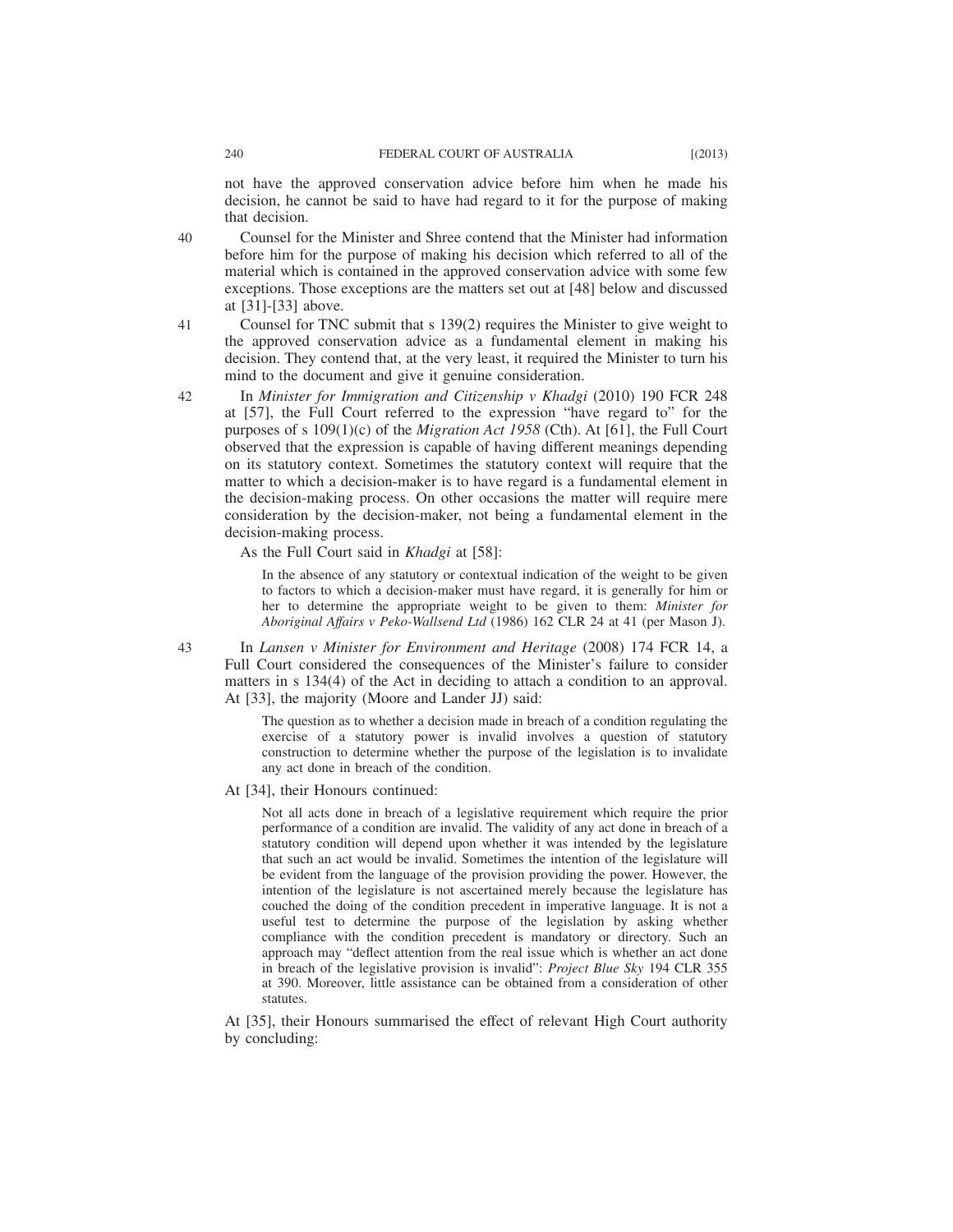The test for determining whether an act done in breach of a condition is answered by determining whether the purpose of the legislation that an act done in breach of a condition should be invalid: *Project Blue Sky* 194 CLR 355 at 390; *Commissioner of Taxation v Futuris Corporation Ltd* (2008) 82 ALJR 1177. The purpose of the legislation will be gleaned from the scope and object of the EPBC Act which gives the power to do that act. The ascertained purpose will determine whether the act done in breach of a condition precedent in the EPBC Act is valid or invalid.

In *Lansen*, the majority carefully considered the relevant statutory context and concluded that the Minister was obliged to have regard to the matters referred to in s 134(4)(a) and (b). In arriving at their decision, the majority took into account the provisions of s  $134(5)$  which provided that "a failure to consider information as required by para (4)(aa) does not invalidate a decision about attaching a condition to the approval". The absence of such provision with reference to s 134(4)(a) and (b) was noted. At [72], the majority said: 44

> The only provision in Pt 9 relating to the imposition of conditions which is couched in mandatory language but which is said by the EPBC Act itself not to lead to invalidity if breached is s 134(4)(aa). It is our view that is further evidence that Parliament intended paragraphs (a) and (c) of s 134(4) to be observed for the validity of a decision under s 134.

- In the current matter, counsel for TNC pointed to a lack of indication from the terms of s 139(2) that failure to have regard to an approved conservation advice would not lead to invalidity. That is one consideration which supports the view that failure to comply with s 139(2) leads to the decision being invalid. 45
- There are other indications from the legislative scheme which support that view. The approved conservation advice is given an important status in the Act. It is a document which is approved by the Minister after advice from a scientific committee. Such an advice, prepared specifically in relation to a threatened species, would ordinarily be expected to be a significant document to take into account in making a decision which has the capacity to affect that species. 46
- Section 139(2) in mandatory language requires that, in deciding whether to approve the taking of the action, the Minister *must* have regard to any approved conservation advice for the species. Given the significance of the approved conservation advice in the context of the Act, it is not enough that the vast majority of the material provided to the Minister by his department overlapped with material in the approved conservation advice. The Minister was obliged to give genuine consideration to the document. Simply to say in a statement of reasons that he took into account "any relevant conservation advice" does not answer the question whether he considered that the approved conservation advice in relation to the Tasmanian devil was relevant to his decision. As noted at [37] above, there were other threatened species considered by the Minister in making his decision to approve the taking of the action. 47
- Counsel for each of the Minister and Shree highlight the fact that most of the material contained in the conservation advice was before the Minister by other means. The exceptions are: 48
	- the timetable for possible extinction;
	- the lack of effective cures for devil facial tumour disease; and
	- research priorities.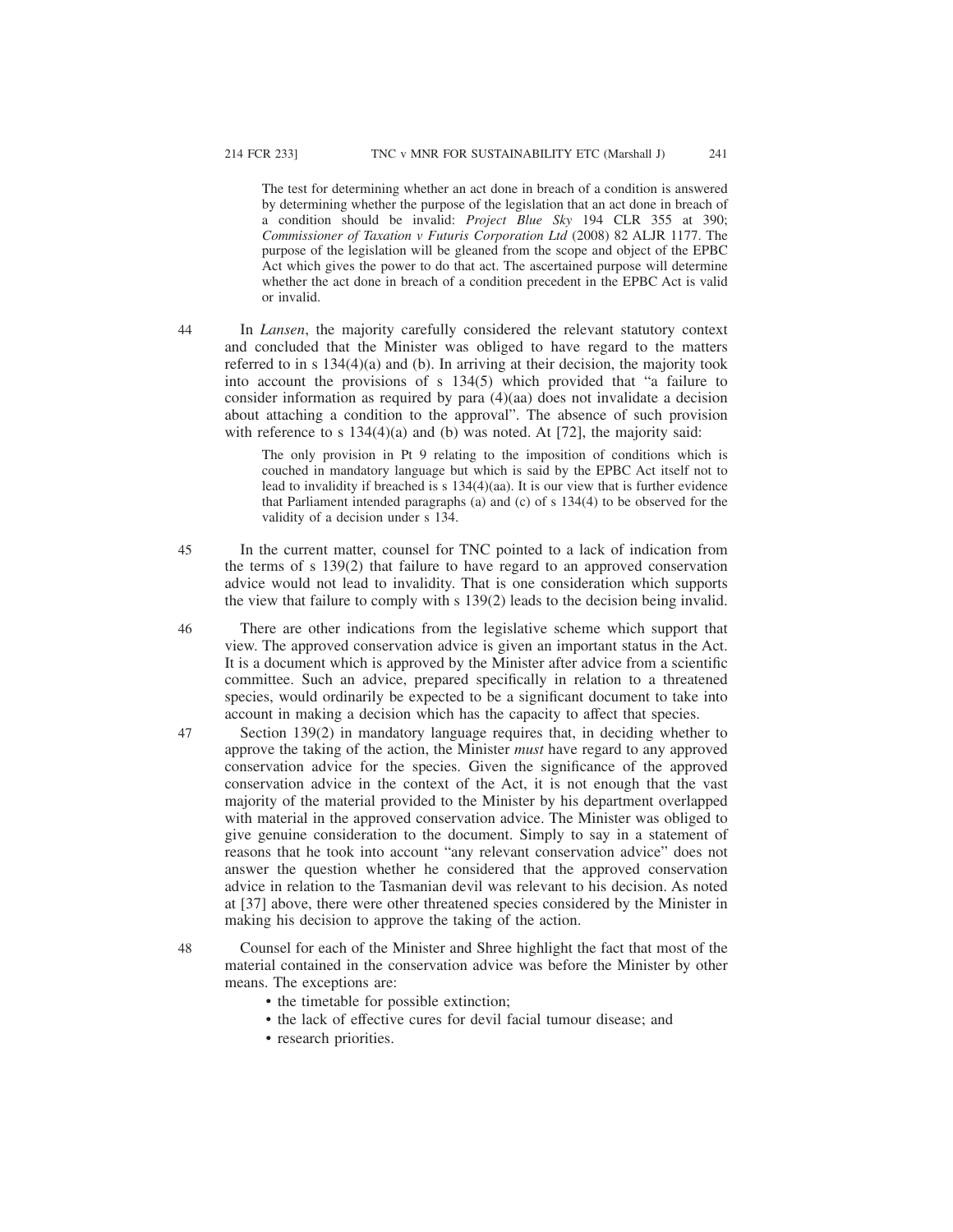These matters were referred to in the approved conservation advice but not in any of the materials provided to the Minister prior to the making of the decision.

Given the Court's view of the significance of the approved conservation advice in the Minister's decision-making process in the statutory scheme, it is irrelevant for the purposes of s 139(2) that most of the material in the advice was before the Minister by other means. The Act requires the Minister to have regard to the conservation advice. This means that genuine consideration must be given to the document. The Minister's failure to have regard to the document for the purpose of making his decision is fatal to its validity. 49

- The failure may be characterised as a failure to comply with a statutory obligation in the sense described in *Project Blue Sky Inc v Australian Broadcasting Authority* (1998) 194 CLR 355 at [92] and [93] per McHugh, Gummow, Kirby and Hayne JJ. In accordance with *Project Blue Sky*, it is the intention of the provisions of the Act dealing with the protection of threatened species that an act done in breach of the requirement imposed by s 139(2) should be invalid. 50
- Apart from the matters already referred to, there are several indicators in the Act which point to the protection of protected species as being a matter of considerable importance. 51
- Section 3 is headed, "Objects of the Act". Those objects include s  $3(1)(a)$ which is "to provide for the protection of the environment, especially those aspects of the environment that are matters of national environmental significance". In s 3(2)(d) and (e), reference is made to achieving the objects of the Act, by, among other things, adopting an environmental assessment and approval process that will ensure activities that are likely to have significant impacts on the environment are properly assessed; and enhancing Australia's capacity to ensure the conservation of its biodiversity by including provisions to: 52
	- (i) protect native species (and in particular prevent the extinction, and promote the recovery, of threatened species) and ensure the conservation of migratory species …
- Section 18(3) prohibits the taking of an action which will have significant impact on a listed threatened species or is likely to have such an impact. It creates a civil penalty for breach of that provision. 53
- Section 18A creates offences for the taking of an action that has or will have a significant impact on a listed threatened species. Section 19 makes ss 18 and 18A inapplicable to certain action which is the subject of an approval under Pt 9. Such approvals are not lightly given and are subject to the complicated statutory process referred to in the introductory paragraphs of these reasons. This is a further indication of the importance of the concept of the protection of threatened species in the legislation. 54
- Section 34 identifies a listed threatened species as a matter protected by the provisions of Pt 3 referable to s 18(3). Under s 34D, the Minister is entitled to make declarations relevant to a listed threatened species to promote its survival and enhance its conservation status. Section 53 empowers the Minister to enter into a bilateral agreement containing a provision concerning a listed threatened species to promote its survival and enhance its conservation status, among other things. 55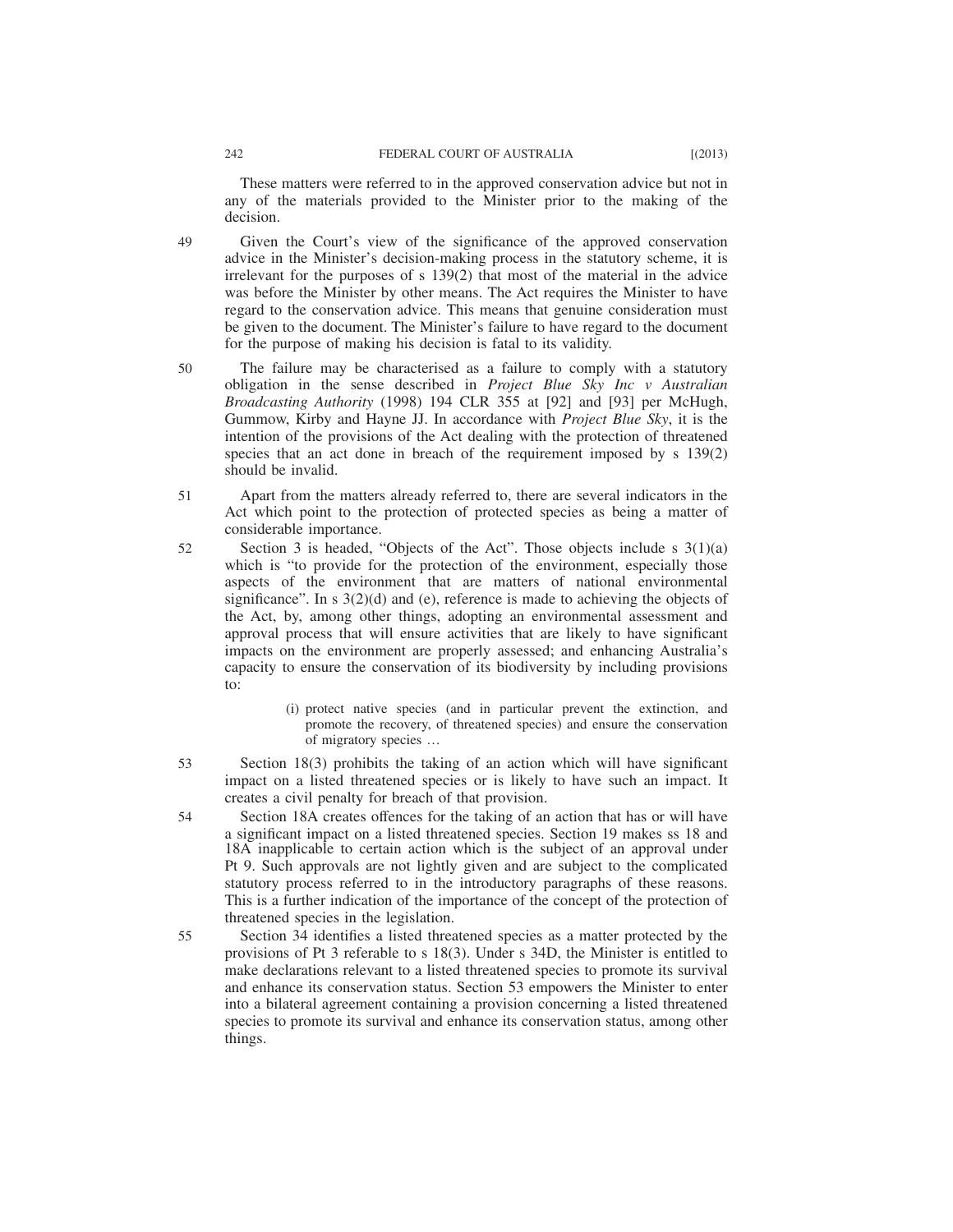Given the foregoing provisions, it is unsurprising that Parliament would require the Minister to have regard to any approved conservation advice from a scientific committee concerning a threatened species before approving an action which will have, or is likely to have a significant impact on that species. 56

In addition, Pt 13 of Ch 5 deals with the process of listing threatened species and ecological communities. Section 179 is headed "Categories of threatened species" and creates the following categories: 57

- extinct;
- extinct in the wild;
- critically endangered;
- endangered;
- vulnerable; and
- conservation dependent.

The criteria for native species to be classified in the critically endangered or vulnerable categories are set out in part of the *Environment Protection and Biodiversity Conservation Regulations 2000* (Cth). Under Item 1 of reg 7.01, an "endangered species" will have undergone, is suspected to have undergone, or is likely in the immediate future to undergo a severe reduction in numbers. Under Item 5, its probability of extinction in the wild is at least 20% in the near future. 58

The important characteristic of each category of threatened species referred to in s 179 is, with the exception of the extinct category, that the species requires protection from actions which may significantly impact on it. The Minister has a duty to keep such matters in the forefront of his or her mind in the decision-making process, in addition to other objects of the Act including sustainable development. The requirement to have regard to any approved conservation advice relevant to a threatened species before approving action which may have impact on that species is a pivotal element of that system of protection. 59

Another way of characterising the failure of the Minister to comply with s 139(2) of the Act is to regard it as evidencing the Minister's failure to take into account a relevant consideration that he was bound to take into account: see *Minister for Aboriginal Affairs v Peko-Wallsend Ltd* (1986) 162 CLR 24 at 42 per Mason J. 60

*Consequence of the Minister's failure to comply with s 139(2)*

Counsel for each of the Minister and Shree contend that a finding in favour of TNC on Ground 1A would be one which elevates form over substance and would lead to a highly artificial result. They submit that the material before the Minister addressed the substance of the approved conservation advice with some minor exceptions. They submit that the Minister's decision would not have been materially affected had he considered the actual document. Counsel refers to the judgment of Jagot J in *Drake-Brockman v Minister for Planning* (2007) 158 LGERA 349 at 375, where her Honour (when sitting in the New South Wales Land and Environment Court) held that the failure to include an extra sentence in a report did not lead to relevant invalidity. Her Honour's judgment depended on the particular applicable statutory context. In any event, the current matter is far removed from the simple concept of adding an additional sentence to a report. It deals with a fundamental aspect of the Minister's role in protecting endangered species in the context of an Act which has the achievement of such a purpose as one of its central tenets. 61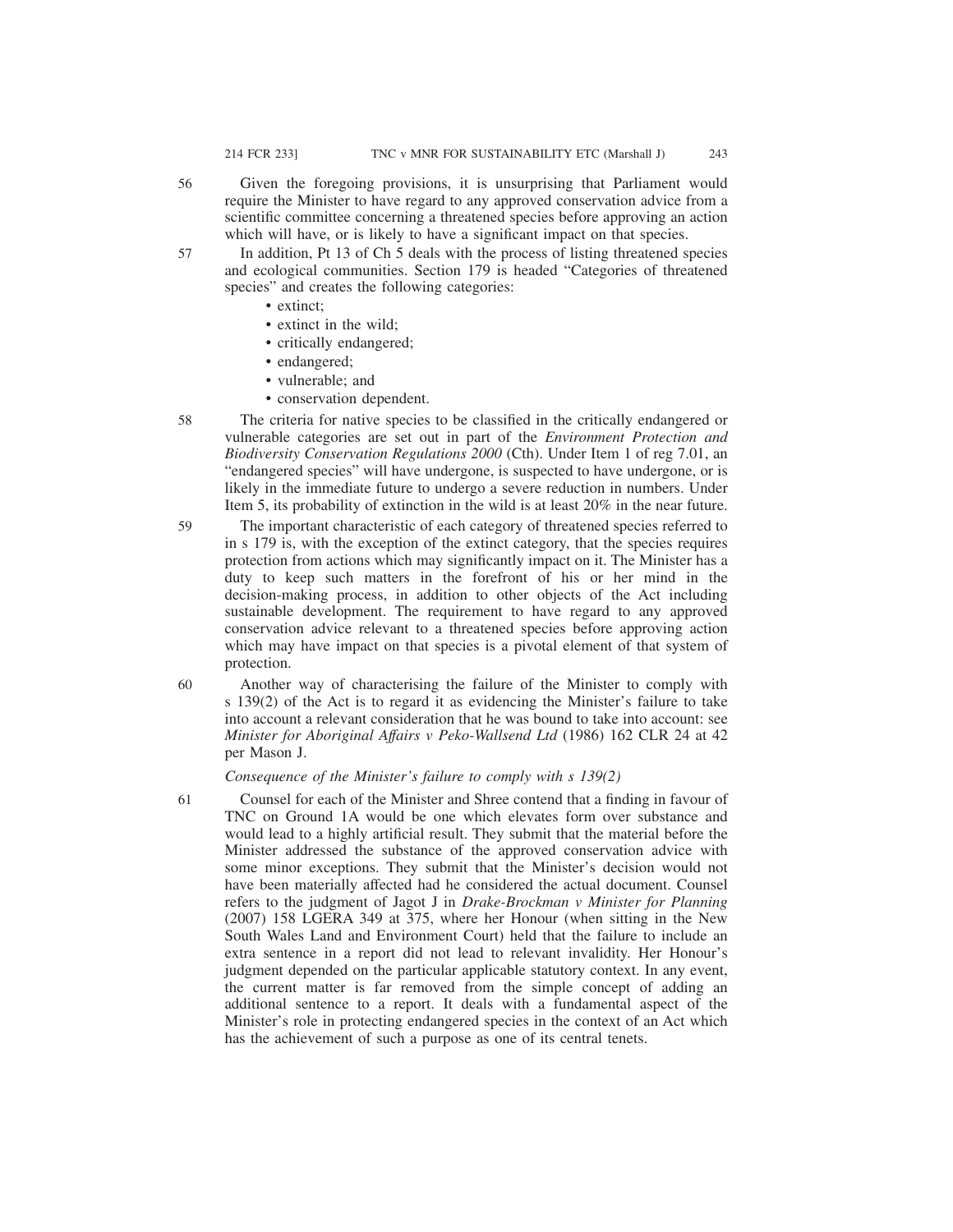- There is no reason why the Court should exercise its discretion to decline relief to TNC. As occurred in *Lansen* at [196] and [197], the successful applicant has established that a decision has been made in circumstances of jurisdictional error. It is appropriate to make a declaration that the decision was invalid and of no effect as well as an order setting aside the decision.
- During the hearing of the application, the Minister who made the decision under challenge was replaced by a new Minister, the Hon Mark Butler MP. It is by no means certain that when the new Minister considers the proposed action and gives genuine consideration to the approved conservation advice, he will necessarily reach the identical conclusion of the former Minister, including as to the formulation of conditions attached to an approval, if any. 63
- Where the breach of a legislative condition has given rise to a jurisdictional error which results in an invalidity, there is no reason to withhold discretionary relief under s 39B of the *Judiciary Act*: see *SAAP v Minister for Immigration and Multicultural and Indigenous Affairs* (2005) 228 CLR 294 at [25] and [84] per McHugh J. No other reason was advanced as to why relief should be refused in the Court's discretion. 64

#### **Ground 1**

- Ground 1 of the further amended application is as follows: 65
	- 1. The decision was not authorised by s 133 of the Act because s 134 of the Act did not authorise the Minister to approve the action subject to Condition 14 *and Condition 20(c)* or at all or otherwise involved an error of law.

TNC contends that the Minister erred in two ways: 66

- by imposing conditions without first identifying and responding to the relevant matter protected;
- by imposing conditions for the payment of compensation, being conditions of a type not authorised by s 134.
- TNC submits that the conditions attached to the approval must relate to the matter protected by the relevant controlling provisions. Hence, the conditions must be necessary or convenient for protecting "the matter protected" or for repairing or mitigating damage to the matter protected. Counsel referred to s 34 of the Act. Section 34 is headed "What is *matter protected* by a provision of Part 3?" The section provides a table with three headings: *Item*, *Provision* and *Matter Protected*. As counsel observe, each subsection of s 18 refers to a distinct "matter protected". Item 5 of s 34 concerns s 18(3). The matter protected is "a listed threatened species in the endangered category". 67
	- It is not in contest that the Tasmanian devil is a threatened species in the endangered category. However, counsel for TNC submit that the matter protected is the Tasmanian devil facing a very high risk of extinction in the wild in the near future. Counsel refer to s 179(4) of the Act which provides:
		- (4) A native species is eligible to be included in the *endangered* category at a particular time if, at that time:
			- (a) it is not critically endangered; and
			- (b) it is facing a very high risk of extinction in the wild in the near future, as determined in accordance with the prescribed criteria.
		- Counsel submit that the Tasmanian devil *per se* is not the matter protected by s 18(3). That submission is rejected. The "protected matter" is a listed threatened species in the endangered category. The Tasmanian devil is such a

62

69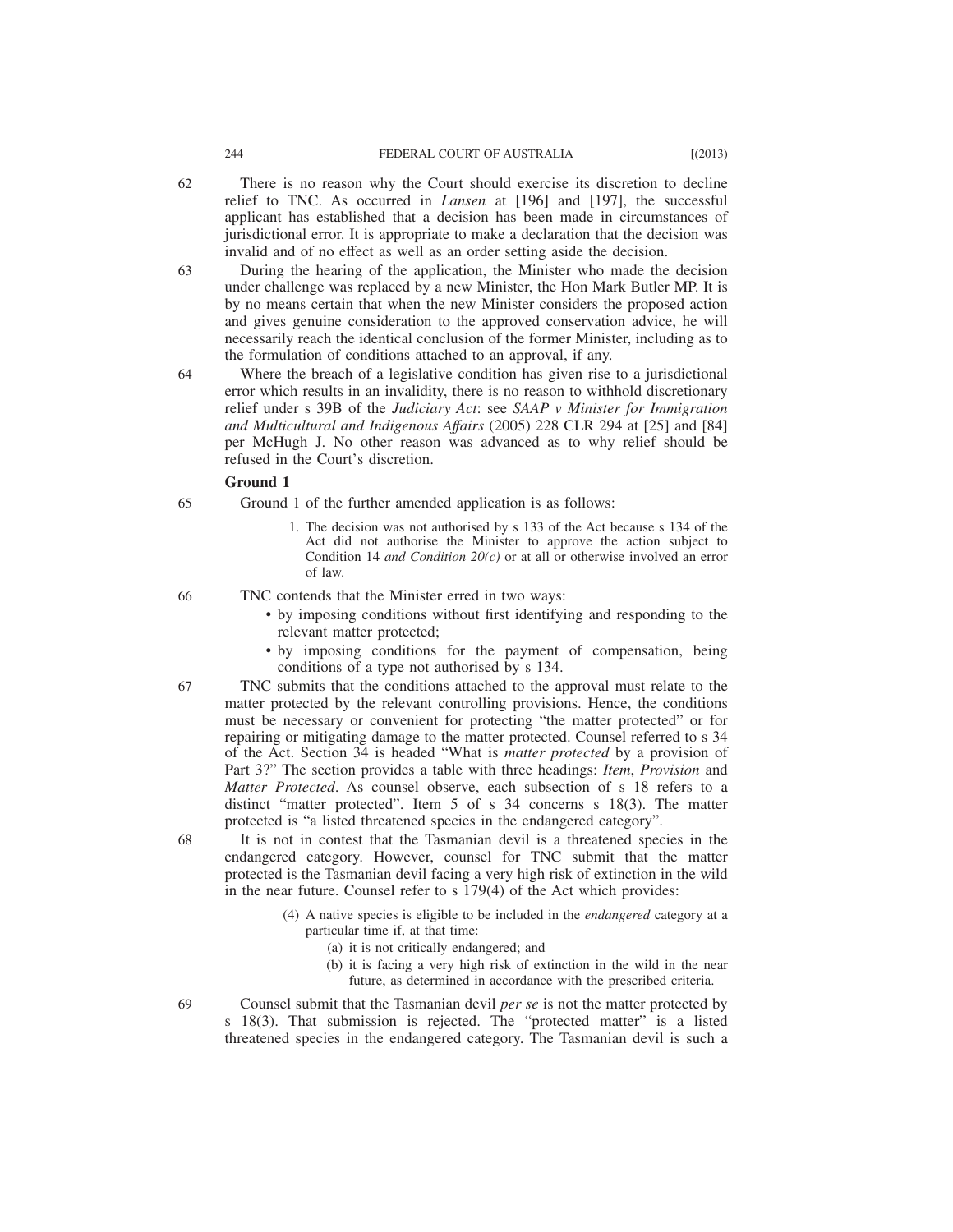species. Concerns for the Tasmanian devil's protection formed a basis for the decision of the Minister on 17 March 2011 that the action was a controlled action.

- TNC refers to the different categories of threatened species referred to in s 18 of the Act. It observes that s  $18(1)$  refers to "a listed threatened species in the extinct in the wild category". TNC highlights that to be eligible for such a category, a species must be dependent upon ex-situ conservation members for its survival while endangered species are defined by reference to the degree of immediacy of the risk of becoming extinct in the wild. Such latter species are capable of assistance by in-situ conservation measures. Thus, TNC objects to the use of a condition or conditions dealing with "an insurance population" for the Tasmanian devil because the Tasmanian devil is not a threatened species extinct in the wild. This submission lacks merit. As counsel for the Minister observe, the more robust the insurance population, the less severe the threat of extinction. It is noted that the insurance policy involves the establishment of populations outside Tasmania which may be reintroduced to assist with the preservation of the species. 70
- The Court rejects the submission that Conditions 14 and 20(c) were not able to be imposed by the Minister having regard to the status of the Tasmanian devil under s 18(3) of the Act. 71
- TNC also alleges that the impugned conditions were not authorised by s 134. It says that the Minister has misdirected himself as to the meaning of s 134. It submits that under s 134, the Minister must be satisfied that the condition is necessary or convenient either to protect the relevant matter protected or to repair or mitigate damage to the relevant matter protected. TNC contends that the Minister failed to identify the relevant matter protected by not distinguishing Tasmanian devils in the wild from those in captive or "insurance" populations. Consequently, so the argument ran, the Minister ignored the "hierarchy" the Act gives to "threatened species in the wild" as opposed to the development of captive populations. 72
- In response, counsel for the Minister referred to s  $134(1)(b)$  and  $(2)(b)$  of the Act. Section 134(1)(b) enables the Minister to attach a condition to the approval of the action if satisfied that the condition is necessary or convenient for repairing or mitigating damage to a matter protected by a provision of Pt 3 for which the approval has effect. Section 134(2)(b) makes a similar provision. 73
- The Court accepts the submission of counsel for the Minister that the effect of s  $134(1)(b)$  and  $(2)(b)$  is that even if the impugned conditions are seen as mitigating damage to the Tasmanian devil, they fall within s 134. Ground 1 is not accepted. The use of an introduced population is capable of protecting, repairing or mitigating damage to the Tasmanian devil as a threatened species notwithstanding that the Tasmanian devil is not currently extinct in the wild. 74

## **Ground 5**

75

Ground 5 of the further amended application states:

The decision was not authorised by s 133 of the Act because the Minister acted inconsistently with arts 8 and 9 of the *Convention on Biological Diversity* done at Rio de Janeiro on 5 June 1992, as amended and in force for Australia from time to time (the *Biodiversity Convention*), contrary to s 139(1)(a)(i) of the Act.

The particulars to that ground are as follows: 76

(a) Article 8 of the Biodiversity Convention is headed "In-situ Conservation";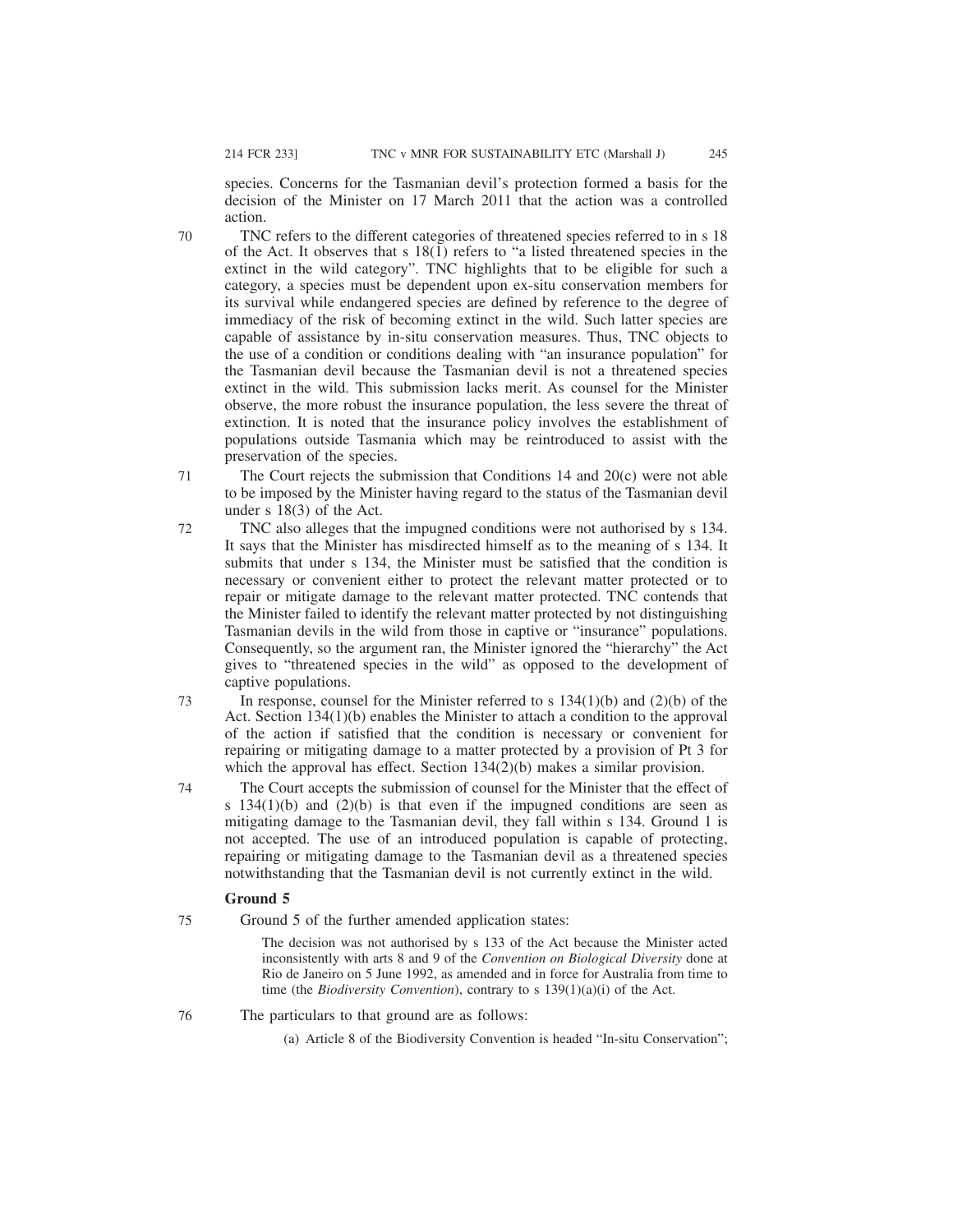art 8(d) requires Australia, as far as possible and appropriate, to promote the maintenance of viable populations of species in natural surroundings.

- (b) Article 9 of the Biodiversity Convention is headed "Ex-situ Conservation"; it requires Australia to adopt certain ex-situ conservation measures predominantly for the purpose of complementing in-situ measures.
- (c) By reason of the matters in (b) to (h) of the particulars to ground 4 above, the Minister acted inconsistently with arts 8 and 9 of the Biodiversity Convention by approving an action that threatens the survival of the "in-situ" wild population of the Tasmanian devil, purportedly on the basis that this damage would be mitigated or repaired by Condition 14, which is an "ex-situ" measure.
- In response, the Minister refers to Art 2 of the Biodiversity Convention which gives the following definitions:
	- "Ex-situ conservation" means the conservation of components of biological diversity outside their natural habitats;
	- "In-situ conservation" means the conservation of ecosystems and natural habitats and the maintenance and recovery of viable populations of species in their natural surroundings and, in the case of domesticated or cultivated species, in the surroundings where they have developed their distinctive properties.
- The Minister's counsel drew attention to the numerous conditions attached to the approval decision in addition to Condition 14. They are set out in Appendix A to these reasons for judgment. Many of them are directed to protecting the Tasmanian devil "in situ". Condition 14 complements those other conditions. The Court accepts the contention of the Minister that it was open for him to conclude that in situ conservation measures might be insufficient to protect the Tasmanian devil from the threat of the continued spread of devil facial tumour disease. 78
- There is no reason why Condition 14 would not be capable of making a positive contribution to the continued existence of the Tasmanian devil. 79
- It is not necessary to determine whether, in the event that the above analysis is erroneous, the Biodiversity Convention could be incorporated into domestic law to override what is otherwise a course open to the Minister under s 134. The Court rejects the submission of TNC that Condition 14 was not authorised by s 134. It also rejects the contention that the condition is inconsistent with Australia's obligations under the Biodiversity Convention. 80

#### **Ground 6**

82

In Ground 6 of the further amended application, TNC alleges that "the decision was irrational or so unreasonable that no reasonable person could have so exercised the power under s 133 of the Act". In particulars provided under that ground, TNC says: 81

> It is irrational, unreasonable or perverse to approve an action that may directly threaten or hasten the extinction of a species, on the basis that the damage or threat is ameliorated by requiring the proponent to contribute to establishing a captive population of the species, for reintroduction in the event the species does become extinct.

Counsel for TNC submit that the Minister understood that by approving the action he was increasing the risk of devil facial tumour disease in one of the last areas in the wild where the Tasmanian devil is unaffected by the disease. TNC submits that the Minister compensated that damage by requiring that Shree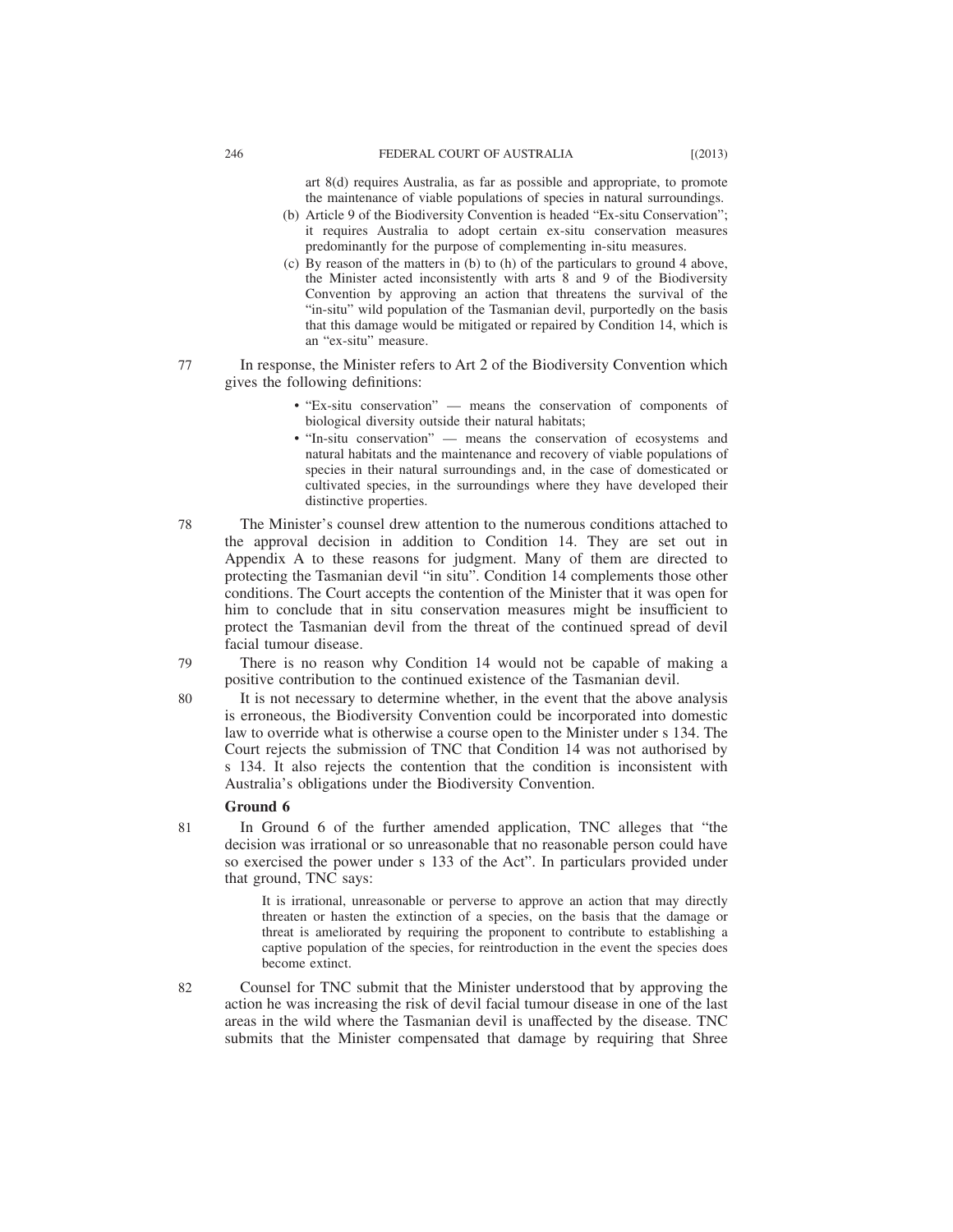83

contribute to the maintenance of an insurance population. It is contended that such a decision falls "outside the framework of rationality provided by the statute" calling in aid the judgment of French CJ in *Minister for Immigration and Citizenship v Li* (2013) 87 ALJR 618 at [26].

In response, the Minister makes the following points:

- The Minister did not find that the action posed a significant threat to the survival of the Tasmanian devil. His conclusion was that "any residual significant impacts of the proposed action on Tasmanian devils are acceptable".
- The insurance policy was advocated in the 2007 Strategic Plan to safeguard Tasmanian devils in the wild and the program to be funded by Condition 14 was referred to in the plan as the "Rescue Program". Further, the Minister had advice from the Department that the insurance population was the most practical means of combating the threat of the spread of the disease. Counsel for the Minister also noted that there was material before the Minister which showed that the threat of the spread of the disease was potentially inevitable regardless of the action.
- The decision and conditions must be read as a whole, including those conditions aimed at minimising road kill and keeping carcasses clear of the roadside to assist in the prevention of the spread of the disease.
- The above response is a persuasive one, at least in the latter two points. It is difficult to see how the decision could be characterised as irrational or so unreasonable that no decision-maker would make it. As Gageler J said in *Li* at [113] "judicial determination of *Wednesbury* unreasonableness in Australia has in practice been rare. Nothing in these reasons should be taken as encouragement to greater frequency. This is a rare case". 84
- The major problem with Ground 6 is that it invites the Court in effect to substitute its own view of the merits of imposing Condition 14. That was a decision for the Minister. It is not appropriate for the Court to intervene, unless it can be demonstrated that the decision was so unreasonable or irrational that no reasonable decision-maker could have arrived at it with Condition 14 included. 85
- Leaving aside any consideration of a failure to comply with s 139(2), the Court considers that it was reasonably open to the Minister on the material before him, having regard to the nature and purpose of the Act, to make his decision subject to Condition 14 in combination with the other conditions he imposed. 86
- As counsel for Shree noted, Besanko J recently observed that the Act contains a "very wide" power to impose conditions which are "necessary" or "convenient": see *Buzzacott v Minister for Sustainability, Environment, Water, Population and Communities (No 2)* (2012) 187 LGERA 161; 291 ALR 314 at [44] and [58]. 87
- In addition, counsel for Shree relies on the evidence of Mr Nick Mooney. Mr Mooney is a wildlife biologist and widely respected expert on the Tasmanian devil. The effect of his evidence is that the decision of the Minister to impose Condition 14, when considered objectively, is not irrational, unreasonable or perverse. This evidence reinforces the view of the Court that it is inappropriate for it to delve into matters relevant to the merits of the Minister's decision as distinct from assessing whether the decision was attended by any legal error. 88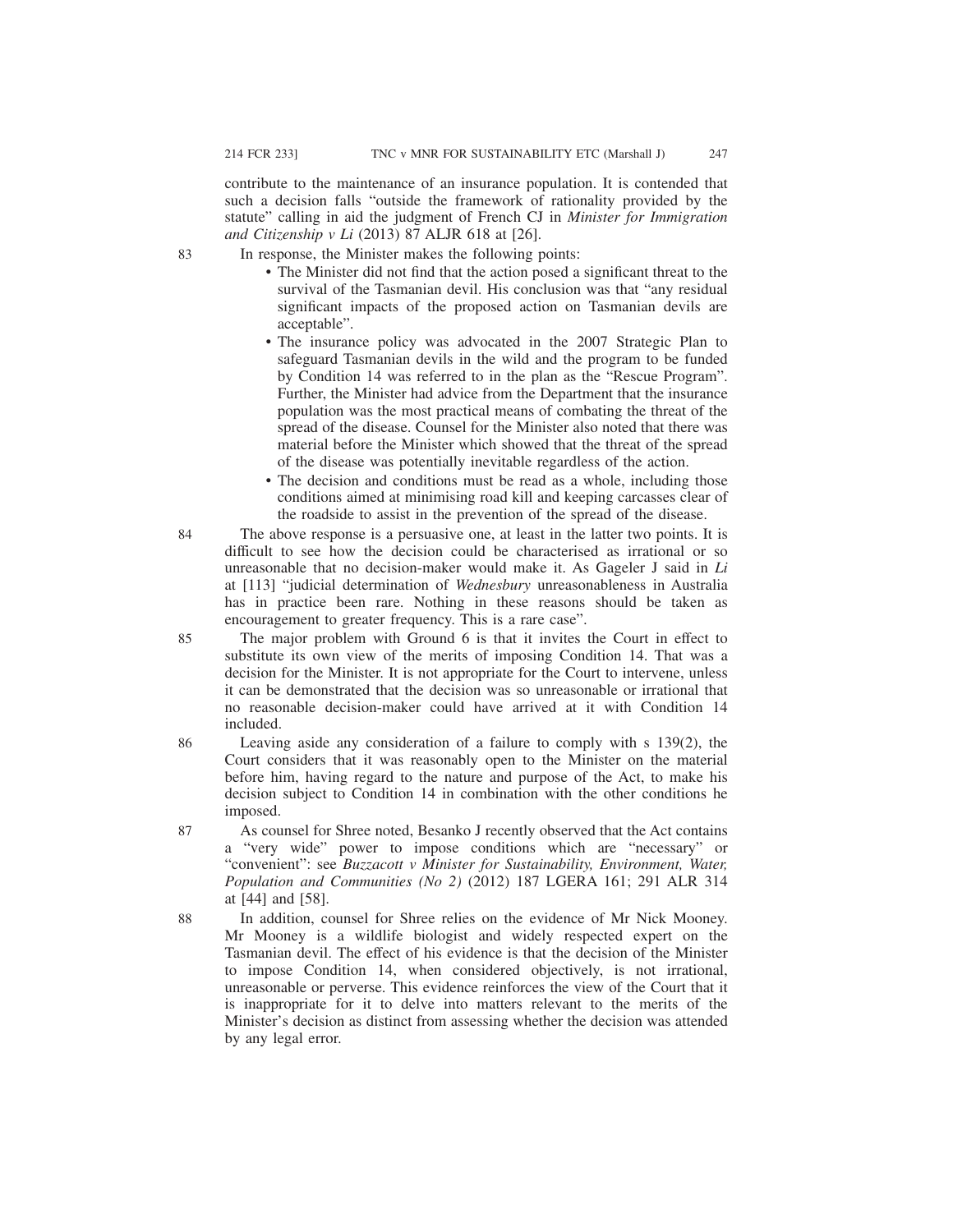#### **Conclusion and costs**

Having regard to the applicant's success on Ground 1A of the application and notwithstanding the rejection of its other claims, the Court will declare the impugned decision to be invalid and of no effect and set it aside. An order will be made that the first respondent pay the applicant's costs of the proceeding.

*Orders accordingly*

Solicitors for the appellant: *Bleyer Lawyers Pty Ltd*.

Solicitors for the first respondent: *Australian Government Solicitor*.

Solicitors for the second respondent: *Shaun McElwaine + Associates*.

## SARAH SOMERSET

## **Appendix A**

## **Conditions attached to the approval**

#### **Conditions relating generally to the protection of** *EPBC species*

- 1. *The person taking the action* must develop an environmental induction training and awareness program that instructs *staff, contractors and visitors* on the importance of protecting *EPBC species* at, and while travelling to and from, *the mine site*. The program must include face-to-face sessions, prominently displayed posters and glovebox guides, and must address at least the following matters:
	- a) clear images and simple descriptions (including distinguishing features) for the identification of *EPBC species*;
	- b) maps of high risk *EPBC species* roadkill locations, identified and updated annually in consideration of monitoring data collected subject to these conditions and any information published by the Save the Tasmanian Devil Program;
	- c) practical instruction on how to avoid or reduce incidences of *EPBC species* roadkill;
	- d) information and supporting documentation on roles and responsibilities (including recording and reporting obligations) under these conditions; and
	- e) reference to the penalties imposed for any workers found causing intentional harm to *EPBC species*, including legal and *onsite* environmental responsibilities.

The induction program must commence at or prior to the *commencement* of the action and be maintained for the life of the action (including mine closure and rehabilitation) to ensure that all *staff, contractors and visitors* who work, visit or travel to *the mine site* are inducted prior to any *onsite* activity. Details of inductions must be logged and maintained within an induction register to be kept *onsite*.

2. *The person taking the action* must ensure that monthly meetings are held prior to the commencement of each shift to maintain worker knowledge about the importance of avoiding and minimising impacts (particularly road kill) on *EPBC species* and of recording and reporting observations of *EPBC species*.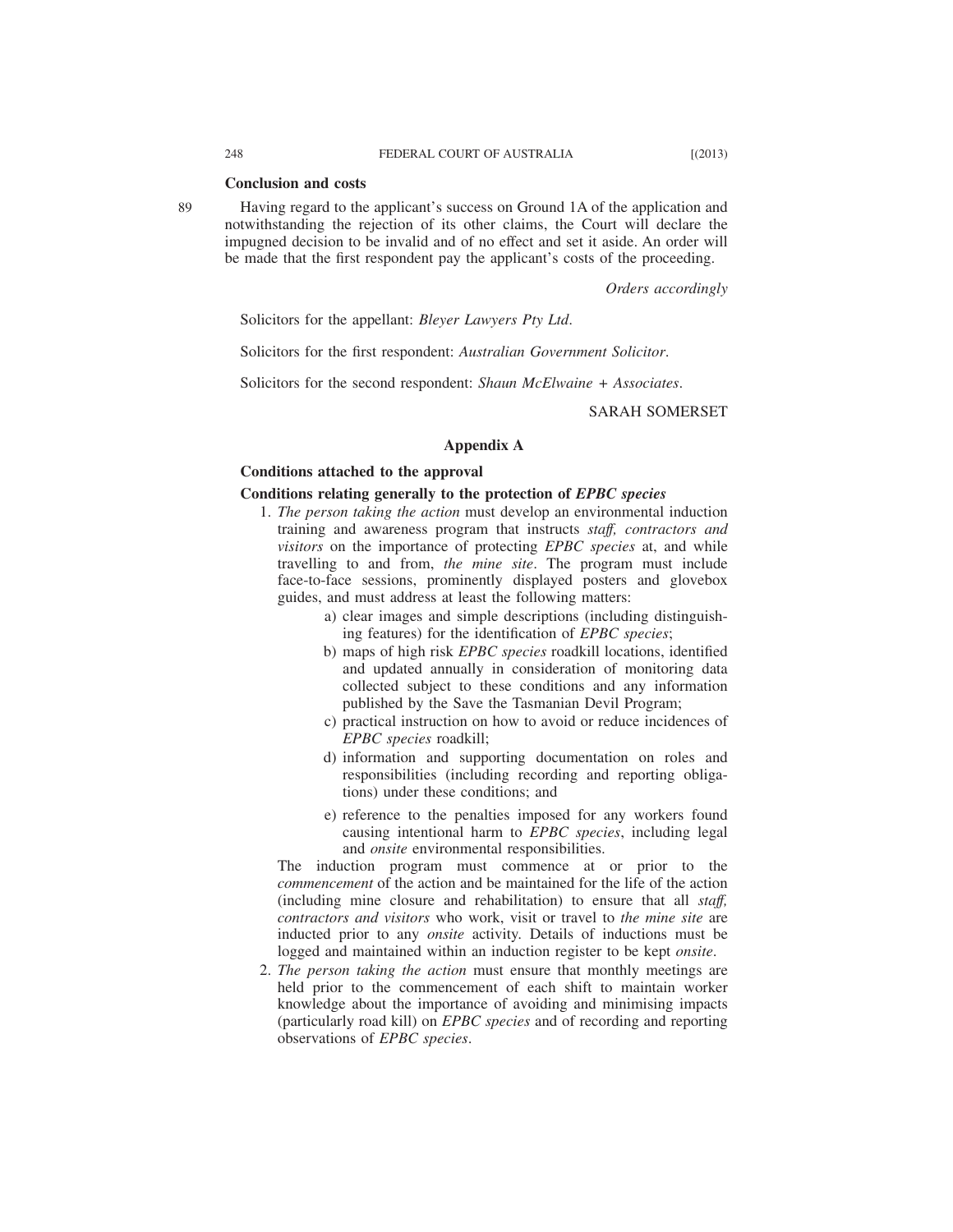- 3. *The person taking the action* must engage a *suitably qualified or experienced expert* to prepare a plan for the management and protection of *EPBC species* at *the mine site* and during travel to and from *the mine site* by *authorised vehicles*. The plan must address:
	- a) containment of vegetation clearance and operational activities within the nominated mine footprint;
	- b) management of food waste;
	- c) management of hazardous substances including fuels, tailings and poisons;
	- d) management of open pits and excavations;
	- e) protocols for dealing with injured fauna, including;
		- i) animal welfare considerations;
		- ii) initial response provisions;
		- iii) expert care provisions;
	- f) protocols for recording any sightings of *EPBC species* (including carcasses), including information on;
		- i) species;
		- ii) condition;
		- iii) date;
		- iv) time;
		- v) location *coordinates*; and
		- vi) any noteworthy circumstances including circumstances of injury or death where relevant and known.

The plan must be approved by *the minister* prior to *commencement* of the action, and must be implemented.

- 4. *The person taking the action* must ensure that targeted pre-clearance surveys for *EPBC species* are undertaken by a *suitably qualified or experienced expert* prior to any *vegetation clearance*, except where clearance will clearly occur outside all relevant breeding seasons or potential habitat. Specific features to be targeted, along with a mandatory management response in parentheses, must include:
	- a) masked owl nests (a minimum 50 metre exclusion zone where access or works are not allowed (other than for monitoring purposes) until the identified nest is vacated);
	- b) spot-tailed quoll dens (a minimum 50 metre exclusion zone where access or works are not allowed (other than for monitoring purposes) until the identified nest is vacated);
	- c) Tasmanian devil dens (a minimum 50 metre exclusion zone where access or works are not allowed (other than for monitoring purposes) until the identified nest is vacated); and
	- d) wedge-tailed eagle nests (cessation of all access or works at *the mine site* (other than for monitoring purposes) until the identified nest is vacated).

Pre-clearance surveys must be documented, including details of results, methodology and personnel (and their qualifications). The *person taking the action* should also be prepared to justify where surveys have not been undertaken prior to *vegetation clearance*.

**Conditions relating to the protection of** *EPBC species* **from traffic impacts**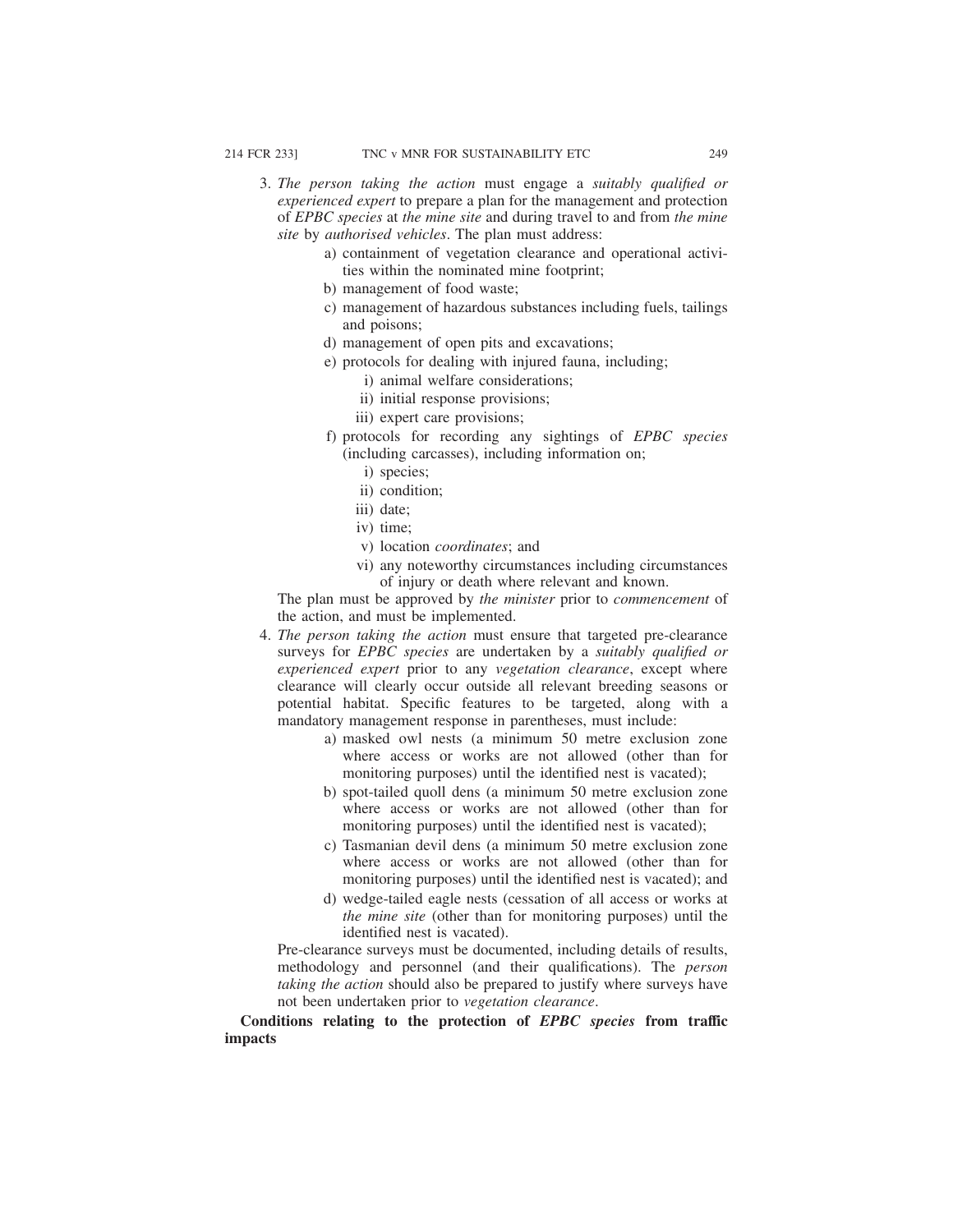- 5. *The person taking the action* must provide for each shift a bus service to transport *staff, contractors and visitors* between *the mine site* and (at least) the town of Smithton. The service must be:
	- a) free of charge;
	- b) advertised through the environmental awareness and induction program described in Condition 1; and
	- c) capable of carrying all interested *staff, contractors and visitors*.
- 6. *The person taking the action* must ensure that all roads within *the mine site* are designed, built and maintained in a manner that minimises the potential for *EPBC species* roadkill, through deterrence and increased visibility, including in particular:
	- a) clearly signposted speed limits of no more than forty (40) kilometres per hour;
	- b) the use of a light coloured aggregate;
	- c) installation of table drains to minimise the pooling of water and vegetation growth; and
	- d) active management of vegetation within five (5) metres of the edge of the road.
- 7. *The person taking the action* must ensure that travel to and from *the mine site* by *authorised vehicles* other than light vehicles and buses driven by or for staff, only occurs during *daylight hours*, except in case of *emergency*.
- 8. *The person taking the action* must implement all reasonable measures to ensure that *authorised vehicles* do not exceed fifty (50) kilometres per hour from *the mine site* to the intersection of Wuthering Heights Road and Rebecca Roads.
- 9. *The person taking the action* must ensure that all roads from within *the mine site* to the intersection of Wuthering Heights and Rebecca Roads are visually inspected daily, and all carcasses (whether EPBC species or not) removed to at least 40 metres from the edge of the road.
- 10. *The person taking the action* must ensure that all *EPBC species* roadkill detected within *the mine site*, or killed by *authorised vehicles* travelling to or from *the mine site*, is recorded, including information on:
	- a) species;
	- b) date;
	- c) time;
	- d) location *coordinates*; and
	- e) any noteworthy circumstances including circumstances of death where known.

## **Conditions relating to reporting**

11. Prior to *commencement* of the action, *the person taking the action* must establish an *EPBC species* register on its website that includes all records of sightings of *EPBC species* (including carcasses), as collected under Conditions 3, 4, 10, 12 and 15. The register must be updated at least every three (3) months during the life of the mine (including mine closure and rehabilitation).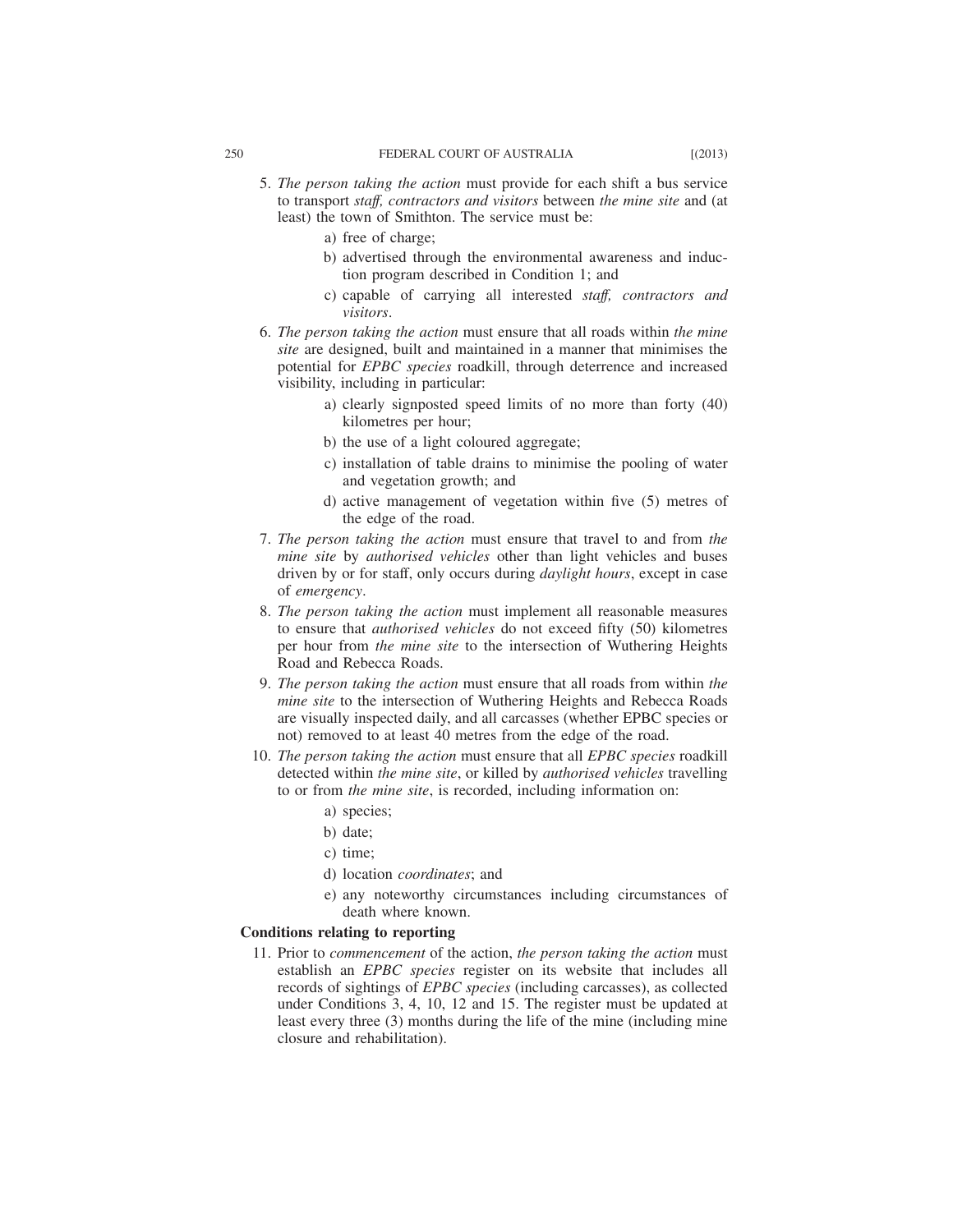- 12. *The person taking the action* must engage a *suitably qualified or experienced expert* to prepare a Tasmanian devil monitoring strategy. The strategy must:
	- a) be consistent and compatible with any relevant strategies of the Commonwealth or Tasmanian Governments or Save the Tasmanian Devil Program;
	- b) provide for the placement and maintenance of at least ten (10) infrared monitoring cameras at locations relevant to the action;
	- c) provide for monitoring the condition of any formally managed habitat areas, such as the fauna habitat protection zone described in the project's environmental impact statement;
	- d) include measures for the detection and prompt reporting of Devil Facial Tumour Disease;
	- e) include protocols for regular data retrieval and recording; and f) be supported by adequate funding and other resources.

The strategy must be approved by *the minister* prior to *commencement* of the action, and must be implemented.

13. *The person taking the action* must make available any raw data relating to Tasmanian devils and the Devil Facial Tumour Disease, on request from any Commonwealth or Tasmanian Government agency or the Save the Tasmanian Devil Program.

# **Conditions relating to compensation for unavoidable impacts**

14. To compensate for unavoidable impacts on Tasmanian devils and their habitat, *the person taking the action* must donate no less than \$350,000 (GST exclusive) in funding to the Save the Tasmanian Devil Program Appeal, in accordance with any approved Tasmanian devil recovery plan and explicitly for the purpose of "maintenance of the Tasmanian devil Insurance Population".

At least 20% of this sum must be donated within twelve (12) months of *commencement* of the action, and the balance within seven (7) years of commencement of the action.

Note: It is acknowledged that the details of how the funds will be spent will be decided, within the parameters specified by these conditions, by the save the Tasmanian Devil Program Appeal Committee. There is no objection to the proponent discussing the specific direction of these funds with the committee.

15. *The person taking the action* must fund and implement their *Proposed contribution to orchid baseline research,* as provided with the finalised environmental impact statement prepared in relation to the action.

#### **Conditions relating to mine closure and rehabilitation**

- 16. The mine closure plan(s) identified in Schedule 3 of *Mining Lease 3M/2011* and section DC4 of *PERMIT Part B No. 8568* (including any revisions to the plan or to Schedule 3 itself) must be provided to *the minister* for information.
- 17. The decommissioning and rehabilitation plan identified in section DC5 of *Permit Part B No. 8568* (including any revisions) must be provided to *the minister* for information.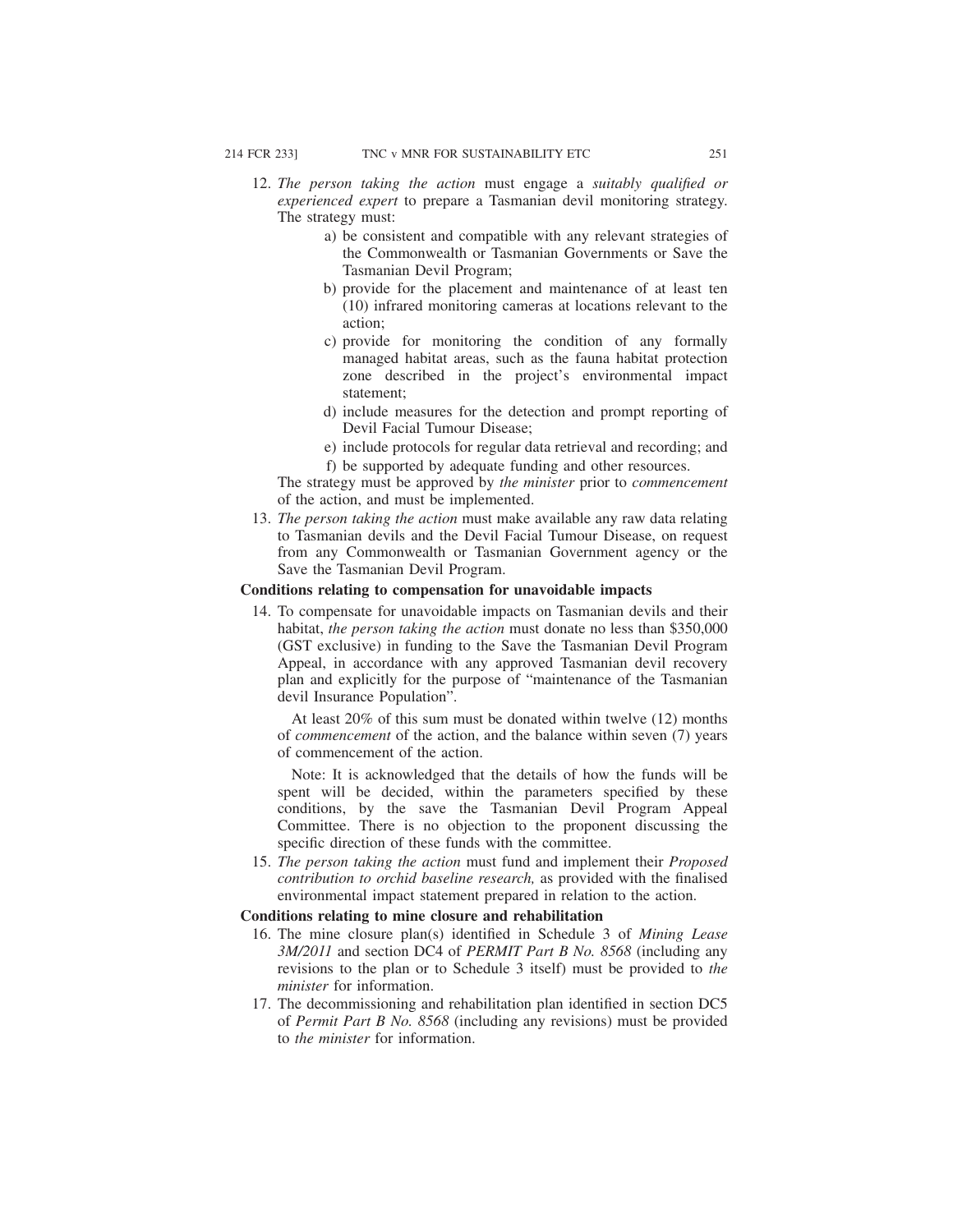18. If *the minister* is not satisfied that the plans referred to in Conditions 16 and 17 will adequately provide for the permanent protection of *EPBC species*, he may require supplements to be prepared for his approval and implemented.

Any supplements must be approved by *the minister* prior to *commencement* of the action, and must be implemented.

19. *The minister* may at any time review the security deposit lodged by the *person taking the action* pursuant to Schedule 3 of *Mining Lease 3M/2011.* If *the minister* is not satisfied that the security deposit lodged will adequately provide for the implementation of the plans referred to in Conditions 16 and 17, as well as any supplements as described in Condition 18, he may require that the *person taking the action* establishes an additional security deposit in trust, under conditions approved by himself.

Note: It is anticipated that the security deposit will be reviewed every two (2) years from the commencement of the action, and that any increase required will be commensurate with estimated costs of mine closure, decommissioning and rehabilitation.

# **Contingency conditions**

- 20. In the event of the following excess *EPBC species* road kill deaths over any twelve (12) month period recorded in accordance with Condition 10, occurring within *the mine site*, or caused by *authorised vehicles* travelling to or from *the mine site*, the following associated contingency compensation responses must be undertaken:
	- a) for each wedge-tailed eagle death beyond (1) in any twelve (12) month period, *the person taking the action* must contribute to regional or statewide wedge-tailed eagle monitoring strategies as agreed to by *the department;*

Note: The contribution can be expected to be in the order of \$20,000.

- b) for each spot-tailed quoll death beyond two (2) in any twelve (12) month period, *the person taking the action* must fund a three (3) month program of feral dog and / or cat trapping and / or shooting; and
- c) for each Tasmanian devil death beyond two (2) in any twelve (12) month period, *the person taking the action* must contribute an additional \$48,000 (GST exclusive) in funding to the Save the Tasmanian Devil Program Appeal, explicitly for the purpose of "maintenance of the Tasmanian devil Insurance Population".

Any of the above responses must be undertaken in such a way as to avoid negative impacts on *EPBC species*, and (except in the case of direct financial contributions) in accordance with the advice of a *suitably qualified or experienced expert* and relevant Commonwealth and Tasmanian Government policies where relevant.

## **Administrative conditions**

21. Within fourteen (14) days after the *commencement* of the action, *the person taking the action* must advise *the department* in writing of the actual date of *commencement.*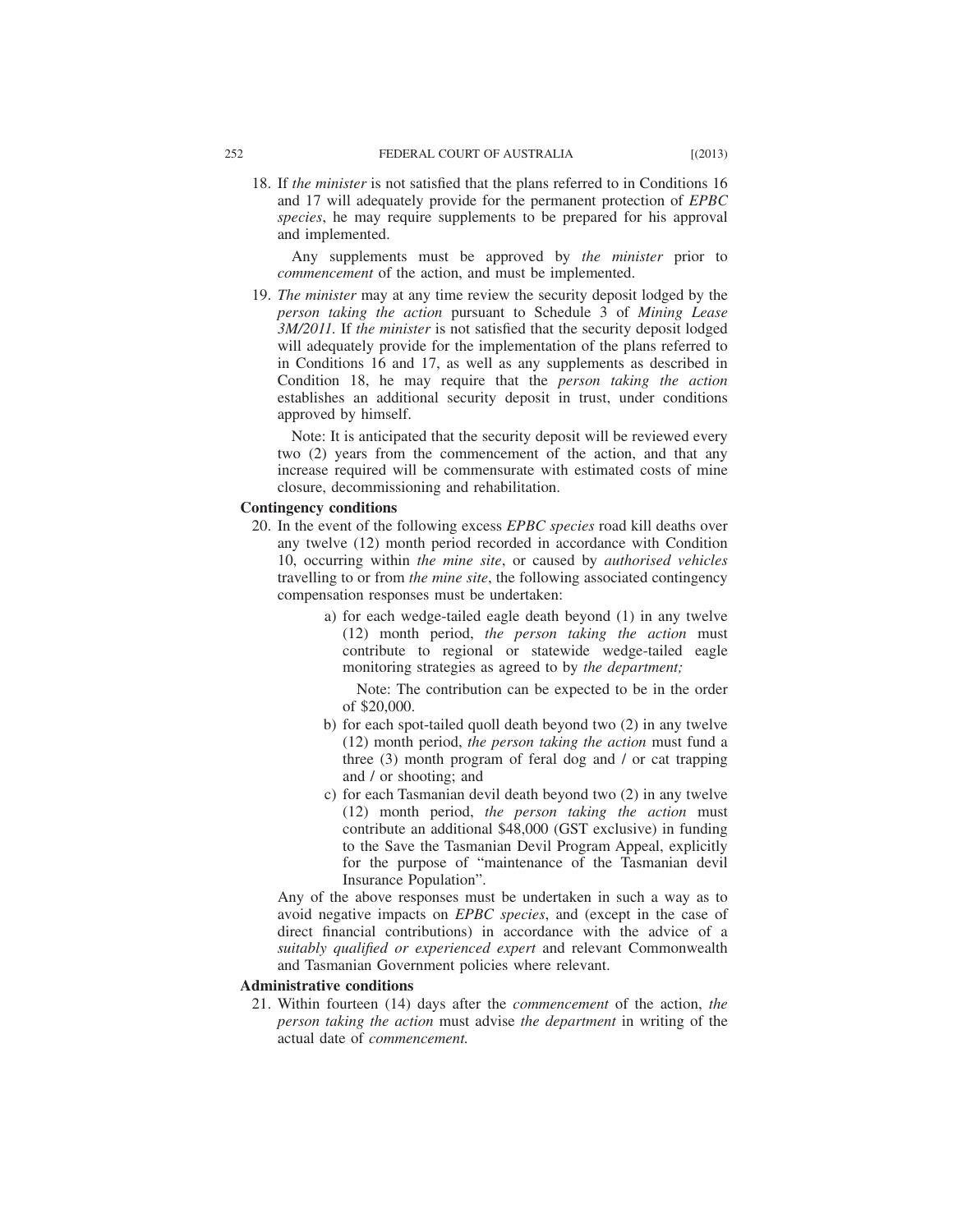- 22. *The person taking the action* must maintain accurate records substantiating all activities associated with or relevant to these conditions, including measures taken to implement the *management documents* required by this approval, and make them available upon request to *the department*. Such records may be subject to audit by *the department* or an independent auditor in accordance with section 458 of the EPBC Act, or used to verify compliance with these conditions. Summaries of audits will be posted on *the department's* website. The results of audits may also be publicised through the general media.
- 23. *The person taking the action* must notify *the department* of any non-compliance with these conditions within fourteen (14) days of its occurrence, along with a proposed remediation response where appropriate. Once agreed with *the department*, any response must be implemented.
- 24. By 31 November of each year from *commencement* of the action until *completion* of the action, *the person taking the action* must publish on their website, and provide *the department* with, a compliance report addressing compliance with these conditions since the previous compliance report, including but not limited to the following:
	- a) a summary of induction training and awareness activity undertaken or proposed;
	- b) an extract for the reporting period of the *EPBC species* register established under Condition 11;
	- c) details of progress against actions (including documentary evidence of payments) required under Conditions 12, 14, 15 and 19;
	- d) details of any *emergency* travel undertaken outside *daylight hours* as allowed under Condition 7:
	- e) information on compliance (and non-compliance) with *management documents;* and
	- f) details of any other incidences of non-compliance with these conditions along with any associated remedial action undertaken, underway or proposed.
- 25. Upon the direction of *the minister, the person taking the action* must ensure that an independent audit of compliance with the conditions of approval is conducted and a report submitted to *the minister.* The independent auditor must be approved by *the minister* and the audit report must address the criteria to the satisfaction of *the minister.*
- 26. If *the person taking the action* wishes to carry out any activity otherwise than in accordance with *management documents* as specified in the conditions, *the person taking the action* must submit to *the department* for *the minister's* written approval a revised version of the *management document.* The varied activity shall not commence until *the minister* has approved the varied *management document* in writing. *The minister* will not approve a varied *management document* unless the revised *management document* would result in an equivalent or improved environmental outcome over time. If *the minister* approved the revised *management document*, that *management document* must be implemented in place of the *management document* originally approved.